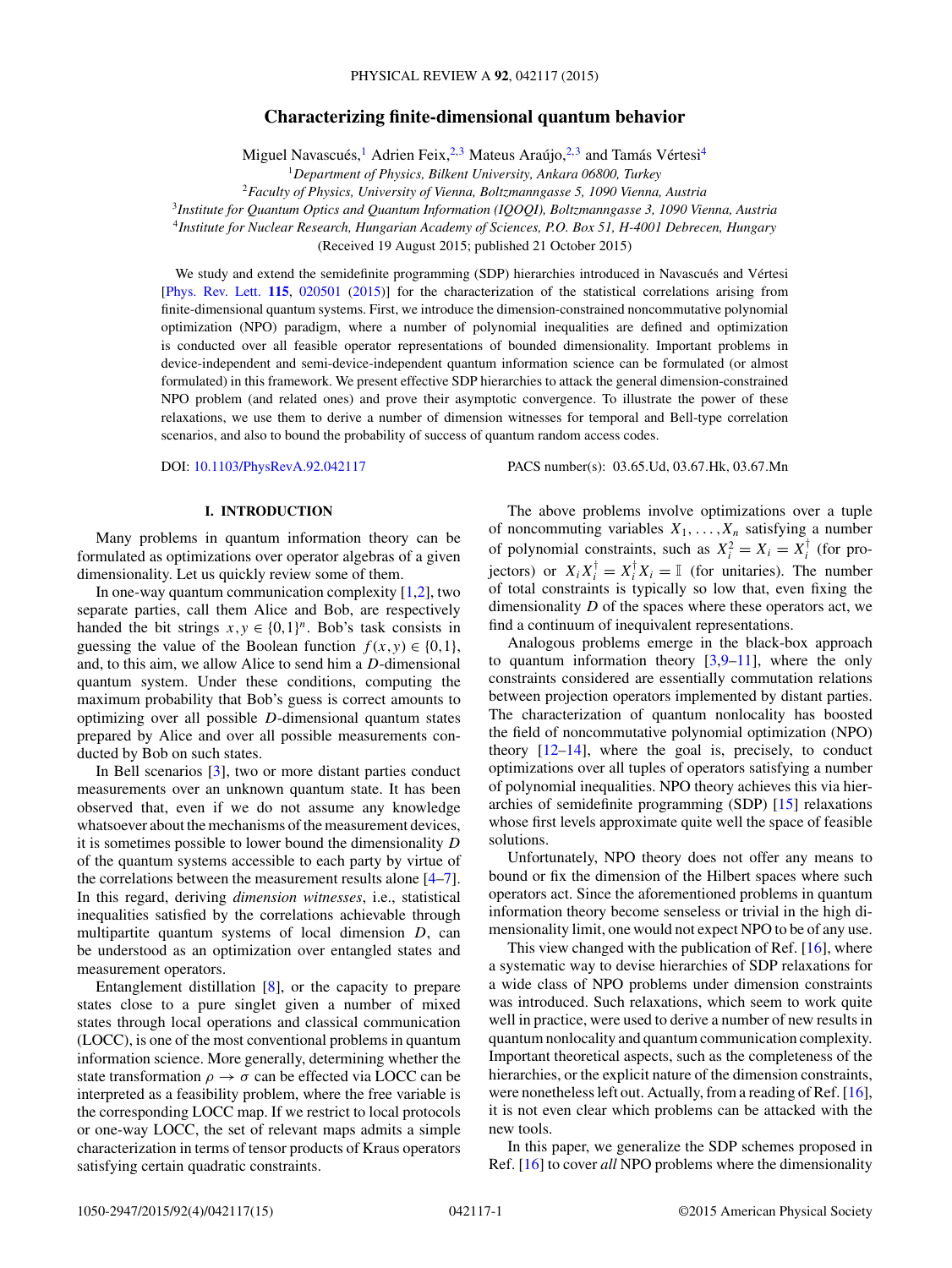<span id="page-1-0"></span>of the relevant Hilbert spaces is bounded. We prove the convergence of the resulting SDP hierarchies and discuss their efficient implementation. Finally, we use them to derive a number of results in quantum information theory: from new bounds for quantum random access codes (QRACs) for both real and complex quantum systems to semi-device-independent positive operator valued measure (POVM) detection [\[17,18\]](#page-13-0) and from the characterization of temporal correlations [\[19\]](#page-13-0) under dimension constraints to the exploration of tripartite Bell scenarios where the dimensionality of just one of the parties is limited.

The structure of this paper is as follows. First, we define the generic problem of NPO under polynomial constraints. Then, in Sec. III, we present a hierarchy of SDP relaxations to tackle it. In Sec. [IV](#page-2-0) we prove the convergence of this hierarchy. As it turns out, a straightforward implementation of the hierarchy would converge too slowly to be of much use, given reasonable computational resources. Hence, in Sec. [V](#page-4-0) we give some hints to boost the speed of convergence of the method—to make it practical—and exemplify its application by solving a specific problem on temporal correlations [\[19\]](#page-13-0). In Sec. [VI](#page-5-0) we explore the performance of related SDP hierarchies to characterize quantum nonlocality under dimension constraints and quantum communication complexity. In Sec. [VII](#page-11-0) we offer some advice on how to code the corresponding programs. Finally, we summarize our conclusions.

# **II. NONCOMMUTATIVE POLYNOMIAL OPTIMIZATION UNDER DIMENSION CONSTRAINTS**

Consider the set S of all *n*-tuples of self-adjoint operators  $(X_1, \ldots, X_n)$  satisfying the relations  $\mathcal{R} = \{q_i(X) \geq 0 : i = 1\}$  $1, \ldots, m$ . Here  $q_i(X)$  denotes a Hermitian polynomial of the variables  $X_1, \ldots, X_n$ , while the notation  $A \geq 0$  signifies that operator *A* is positive semidefinite. We call each feasible tuple  $(X_1, \ldots, X_n)$  a *representation* of the polynomial relations R. Given a Hermitian polynomial  $p(X)$  and a natural number *D*, the problem we want to address is how to maximize the maximum eigenvalue of  $p(X)$  over all representations of  $R$  of dimension *D* or smaller. In other words, we want to solve the problem

$$
p^* = \max_{\mathcal{H}, X, \psi} \langle \psi | p(X) | \psi \rangle
$$

such that  $(1)$ 

$$
\dim(\mathcal{H}) \leqslant D, \quad q_i(X) \geqslant 0, \quad \text{ for } i = 1, \ldots, m,
$$

where the maximization is supposed to take place over all Hilbert spaces  $H$  with dim( $H$ )  $\leq D$ , all tuples of operators  $(X_1, \ldots, X_n) \subset B(H)$ , and all normalized states  $|\psi\rangle \in H$ . Note that, if it were not for the dimension restriction *D*, the above would be a regular NPO problem [\[14\]](#page-13-0).

We say that the relations R satisfy the *Archimedean condition* if there exist polynomials  $f_i(X), g_{ij}(X)$  such that

$$
C - \sum_{i} X_{i}^{2} = \sum_{j} f_{j}(X)^{\dagger} f_{j}(X) + \sum_{i,j} g_{ij}(X)^{\dagger} q_{i}(X) g_{ij}(X).
$$
\n(2)

In the following, we provide a hierarchy of SDP relaxations for this problem. Such a hierarchy provides a decreasing sequence of values  $p_1 \geqslant p_2 \geqslant \cdots$  such that  $p^k \geqslant p^* , \forall k$ . Moreover, if the Archimedean condition holds,<sup>1</sup> then the hierarchy can be shown complete, i.e.,  $\lim_{k\to\infty} p^k = p^*$ .

## **III. THE METHOD**

Let  $y = (y_w)_{|w| \le 2k}$  be a sequence of complex numbers labeled by monomials *w* of the variables  $X_1, \ldots, X_n$  of degree  $|w|$  smaller than or equal to 2k. Such a sequence is called a 2*k*th*-order moment vector*. Given *y*, the *k*th-order *moment matrix*  $M_k(y)$  is an array whose rows and columns are labeled by monomials of  $X_1, \ldots, X_n$  of degree at most *k*, and such that

$$
M_k(y)_{u,v} = y_{u^{\dagger}v}.\tag{3}
$$

 $\sum_{w} q_{w} w(X)$ , where the *w* in the summation ranges over Given  $y = (y_w)_{|w| \leq 2k}$  and a Hermitian polynomial  $q(X)$  = all monomials of  $X_1, \ldots, X_n$  of degree at most deg(q), the corresponding *k*th-order *localizing matrix* is defined as

$$
M_k(qy)_{u,v} = \sum_w q_w y_{u\uparrow wv},\tag{4}
$$

with  $|u|, |v| \leq k - \lfloor \frac{\deg(q)}{2} \rfloor$ .

A sequence  $y = (y_w)_{|w| \leq 2k}$  admits a *quantum representation* if there exists a representation  $(X_1, \ldots, X_n) \subset B(H)$  of relations  $\{q_i(X) \geq 0\}_i$ , with dim( $\mathcal{H}$ )  $\leq D$ , and a normalized vector  $|\psi\rangle \in \mathcal{H}$  such that  $y_w = \langle \psi | w(X) | \psi \rangle$ . It is a standard result in NPO theory that, if (*yw*) admits a moment representation (of whatever dimensionality), then  $M_k(y)$  and  $M_k(q_i y)$ must be positive semidefinite matrices for all orders *k* [\[14\]](#page-13-0).

The above positive semidefinite constraints are not dimension dependent and are actually obeyed by momenta emerging from representations of  $\{q_i(X) \geq 0\}_i$  of arbitrary (even infinite) dimensionality. The key to introduce dimension constraints is to acknowledge that moment vectors  $(y_w)$ admitting a quantum representation satisfy a number of extra linear restrictions depending on the value of *D*.

Some of such restrictions arise due to matrix polynomial identities (MPIs)  $[20]$ : These are polynomials  $s(X)$  of the variables  $X_1, \ldots, X_n$ , which are identically zero when evaluated on matrices of dimensionality *D* or smaller. For  $D = 1$ , all MPIs reduce to commutators, i.e.,  $[A_i, A_j] = 0$ , if  $A_i, A_j \in B(\mathbb{C})$ . Identifying  $A_i = X_i$ , this implies that sequences  $y = (y_w)_{|w| \le 2k}$  admitting a one-dimensional moment representation must satisfy  $y_{X_1X_2} - y_{X_2X_1} = 0$ . Actually, for any value of *D* there exist MPIs from which nontrivial linear constraints on *y* can be derived. For  $D = 2$ , all MPIs are generated by composition of the identities  $[[A_1,A_2]^2,A_3]=0$ and  $\sum_{\pi \in S_4}$  sgn( $\pi$ ) $A_{\pi(1)}A_{\pi(2)}A_{\pi(3)}A_{\pi(4)} = 0$ , where  $S_4$  denotes the set of all permutations of four elements. The latter identity is a particular case of the family of polynomial identities  $I_d$ , with

$$
\sum_{\pi \in S_d} \text{sgn}(\pi) A_{\pi(1)} \cdots A_{\pi(d)} = 0.
$$
 (5)

It can be proven that all  $D \times D$  matrices satisfy  $I_{2D}$  [\[20\]](#page-13-0), also called the *standard identity*. The problem of determining

<sup>&</sup>lt;sup>1</sup> Actually, as we will see, a weaker condition suffices.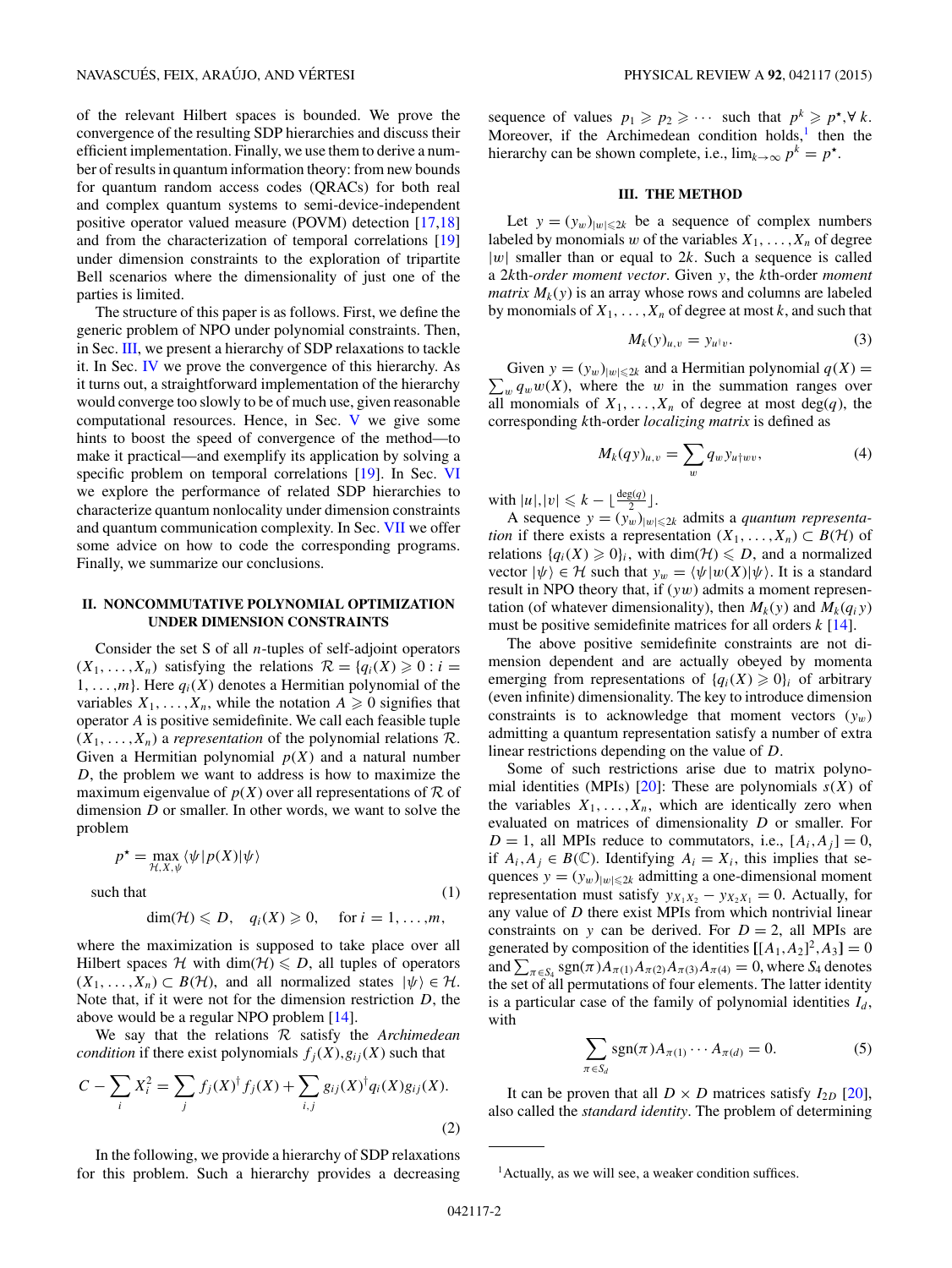<span id="page-2-0"></span>the generators of *all* MPIs for dimensions *D* greater than two is, however, open.

A nontrivial relaxation of problem [\(1\)](#page-1-0) is thus

$$
p^k = \max_{y} \sum_{w} p_w y_w,
$$

such that

$$
y \in S_D^k
$$
,  $y_{\mathbb{I}} = 1$ ,  $M_k(y) \ge 0$ ,  
\n $M(q_i y) \ge 0$ , for  $i = 1, ..., m$ , (6)

where  $S_D^k$  denotes the span of the set of feasible sequences  $y = (y_w)_{|w| \leq 2k}$ . This is a semidefinite program, and, as such, can be solved efficiently for moment matrices of moderate size (around  $200 \times 200$ ) using a normal desktop PC [\[15\]](#page-13-0).

Equivalently, we can reexpress the positivity conditions as  $\hat{M}_k \equiv M_k(y) \oplus \bigoplus_{i=1}^m M_k(q_i y) \ge 0$  and rewrite the objective function as a linear combination of the entries of the first diagonal block of *M*. That way, we can regard the blockdiagonal matrix  $\hat{M}$  (and not *y*) as our free variable, hence arriving at the program

$$
p^{k} = \max_{\hat{M}} \sum_{w} p_{w} \hat{M}_{w, \mathbb{I}},
$$
  
such that (7)

$$
\hat{M} \in \mathcal{M}_{D}^{k}, \quad \hat{M}_{\mathbb{I},\mathbb{I}} = 1, \quad \hat{M} \geqslant 0,
$$

where  $\mathcal{M}_d^k$  denotes the span of the set of feasible extended moment matrices. This reformulation of problem (6), although conceptually more cumbersome, leads to simpler computer codes.

The key to implementing either program is, of course, to identify the subspaces  $S_b^k$ ,  $\mathcal{M}_D^k$ . We now provide two methods to do so. Both have advantages and disadvantages. In [\[21\]](#page-13-0) we provide yet a third method, which, although more complicated than the other two, requires considerably less memory and time resources, making it suitable for high-order relaxations.

#### **A. The randomized method**

We sequentially generate *n*-tuples of random Hermitian *D* × *D* complex matrices  $X^j \equiv (X^j_1, \ldots, X^j_n)$  and normalized random vectors  $|\psi^j\rangle \in \mathbb{C}^D$ , which we use to build moment and localizing matrices  $M_{u,v}^j = \langle \psi^j | u(X^j)^\dagger v(X^j) | \psi^j \rangle$ ,  $M(q_i)_{u,v}^j = \langle \psi^j | u(X^j)^\dagger q_i(X) v(X^j) | \psi^j \rangle$ , respectively. Their direct sum will constitute an extended moment matrix  $\hat{M}^j$ . Adopting the Hilbert-Schmidt scalar product  $\langle A, B \rangle =$  $tr(A^{\dagger}B)$ , one can apply the Gram-Schmidt process<sup>2</sup> to the resulting sequence of feasible extended moment matrices in order to obtain an orthogonal basis  $\tilde{M}^1$ ,  $\tilde{M}^2$ , ... for the space spanned by such matrices. We notice that, for some number  $\tilde{N}$ ,  $\tilde{M}^{N+1} = 0$ , up to numerical precision. This is the point at which to terminate the Gram-Schmidt process and define the normalized matrices  $\{\Gamma^i \equiv \frac{\tilde{M}^j}{\sqrt{\text{tr}(\tilde{M}^j)^2}} : j = 1, ..., N\}$ . It is easy to see that, even though the matrix basis  $\{\Gamma^j\}_{j=1}^N$  was

obtained randomly, the space it represents is always the same, namely,  $\mathcal{M}_{D}^{k}$ .

Indeed, let  $N = \dim(\mathcal{M}_{D}^k)$ , and suppose that  $\tilde{M}^1, \ldots, \tilde{M}^{j-1}$ are nonzero, with  $j \leq N$ . Then the entries of the matrix  $\tilde{M}$ <sup>*j*</sup> will be polynomials of the components of  $X^j$ ,  $\psi^j$ . Since  $j \le N$ , there exists a choice of  $\vec{z}^j$  such that  $\tilde{M}^j(X^j, \psi^j) \ne 0$ . The probability that a nonzero polynomial vanishes when evaluated randomly is zero, and so we conclude that  $\tilde{M}^j$  will be nonzero with probability 1. On the other hand,  $\tilde{M}^1 = \hat{M} \neq 0$ , so by induction we have that *N* randomly chosen moment matrices will span  $\mathcal{M}_{D}^{k}$  with certainty. Consequently,  $\tilde{M}^{N+1}$  = 0 indicates when to stop the procedure.

*Remark 1.* A cautionary note is in order. For high-order *k*, it is expected that program (7), as written, will not admit strongly feasible points. That is, the subspace  $\mathcal{M}_{D}^{k}$  will not contain any positive definite matrix. This can be problematic, as many SDP solvers need strong feasibility to operate. The solution is to add up the random extended moment matrices  $\hat{M}$ <sup>*j*</sup> as we produce them, i.e., to compute the operator  $T = \frac{1}{N} \sum_{j=1}^{N} \hat{M}^{j}$ . Since  $\{\hat{M}^j\}$  were randomly generated, it can be argued that the support of any matrix  $\hat{M} \in \mathcal{M}_{D}^{k}$  is contained in the support of *T*. Let *V* be any matrix mapping supp(*T*) to  $\mathbb{C}^{\dim[\text{supp}(T)]}$ isometrically. We just need to replace the positivity condition  $\hat{M} \ge 0$  in (7) with  $V \hat{M} V^{\dagger} \ge 0$ , which, by definition, admits a strictly feasible point.

This method has the advantage that it is extremely easy to program, more so when the constraints  $\{q_i(X) \geq 0\}$  reduce to polynomial identities, as we will see. One disadvantage is that, in practice, the decision to stop the protocol amounts to verifying that the entries  $\tilde{M}^{N+1}$  are zero up to  $\epsilon$  precision. Choosing the right value for the threshold  $\epsilon$  is a delicate matter: If too small, the algorithm will not halt; if too large, the algorithm will stop before it finds a complete basis for  $M_D^k$ . The second problem is that, due to rounding errors, it is possible that the algorithm will not identify the right subspace, but only an approximation to it.

## **B. The deterministic method**

We choose a simple distribution  $f(X, \psi)dXd\psi$ , say, a Gaussian, for the entries of each of the matrices  $X_1, \ldots, X_n$ and the components of the un-normalized vector  $\psi$ . Then we define the components of the 2*k*th moment vector  $y(X, \psi)$ via the relation  $y(X, \psi)_w \equiv \langle \psi | w(X) | \psi \rangle$ . Then we compute analytically the matrix

$$
S \equiv \int f(X, \psi) dX d\psi y(X, \psi) y(X, \psi)^{\dagger}.
$$
 (8)

Clearly, the space  $S_b^k$  corresponds to the support of *S*. Diagonalizing *S* and keeping just the eigenvectors with nonzero eigenvalue we hence obtain an orthonormal basis for  $S_b^k$ .

The disadvantage of this method is that it involves symbolic computations, and hence, depending on the platform used, it is either more difficult to code or results in slower programs.

## **IV. CONVERGENCE OF THE HIERARCHY**

Let  $p^k$  denote the result of the *k*th-order relaxation (6) of problem  $(1)$ , and let  $y^k$  be the corresponding minimizer 2*k*th-order moment vector.

<sup>&</sup>lt;sup>2</sup>One could even do better using a numerically stable variant, such as the modified Gram-Schmidt method [\[22\]](#page-13-0).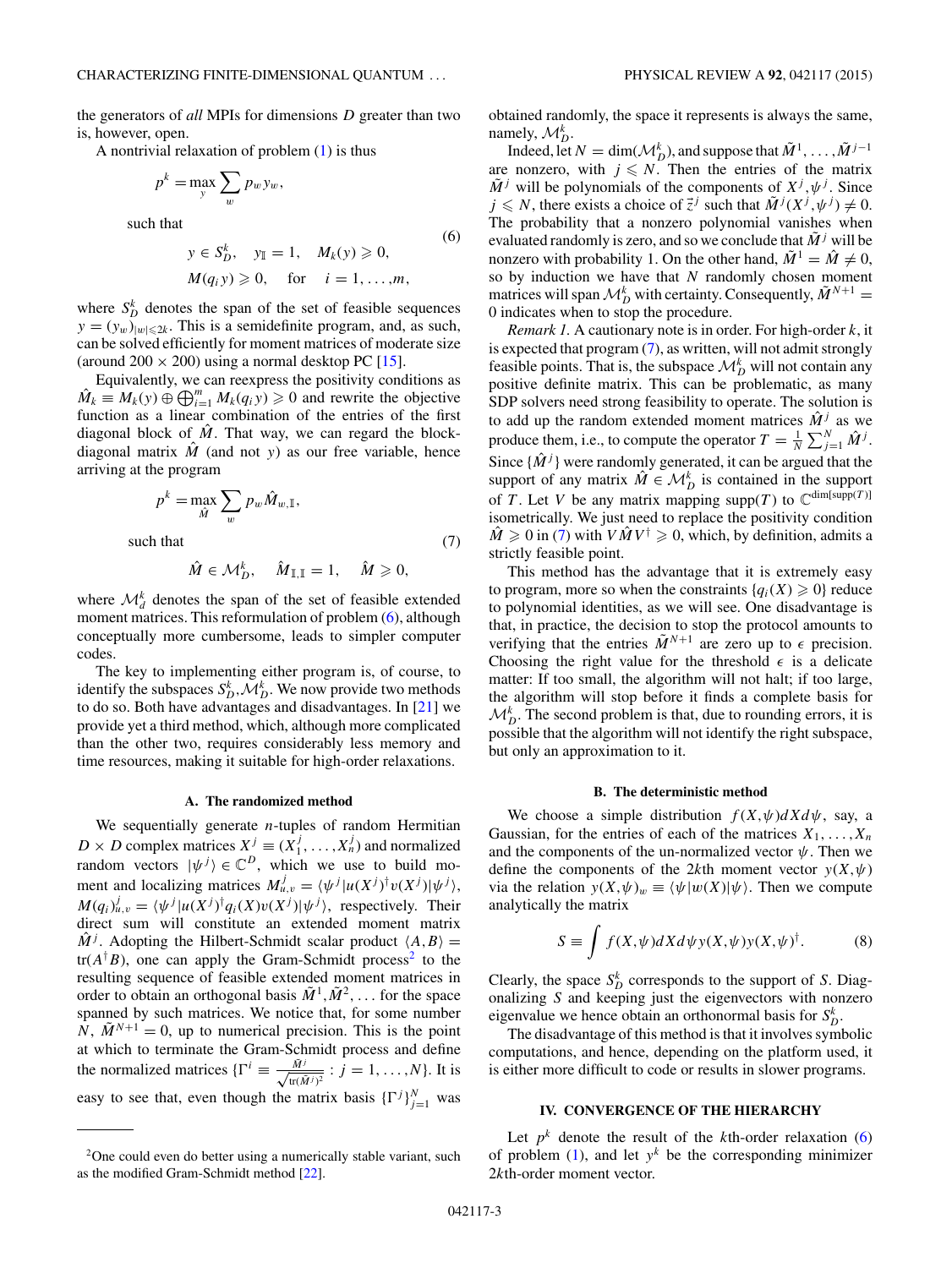Now let us assume that the Archimedean condition [\(2\)](#page-1-0) is met and call *r* the degree of the polynomial on the right-hand side of Eq. ([2\)](#page-1-0). Expressing the polynomials  $f_i, g_{ij}$  as  $f_i(X) =$  $\sum_{v} f_i^v v(X), g_{ij}(X) = \sum_{v} g_{ij}^v v(X)$ , it follows that

$$
Cy_{u^{\dagger}u}^{k} - \sum_{l=1}^{n} y_{u^{\dagger}X_{l}^{2}u}^{k} = \sum_{i} \sum_{v,w} (f_{i}^{v})^{*} f_{i}^{w} y_{u^{\dagger}v^{\dagger}wu}^{k} + \sum_{i,j} \sum_{v,w,s} (g_{ij}^{v})^{*} g_{ij}^{w} q_{i}^{s} y_{u^{\dagger}v^{\dagger}swu}^{k}
$$
(9)

for  $|u| \le k - \lceil \frac{r}{2} \rceil$ . Due to positive semidefiniteness of the moment and localizing matrices, the right-hand side of the above equation is non-negative, implying that  $Cy_{u^{\dagger}u}^{k} \geq y_{u^{\dagger}X_{l}^{2}u}^{k}$ for all  $X_l$ . By induction, it follows that

$$
C^{|u|} \geqslant y_{u^{\dagger}u}^k \tag{10}
$$

for all sequences  $|u| \leq k - \lceil \frac{r}{2} \rceil$ . Such moments correspond to the diagonal entries of the moment matrix  $M_k(y^k)$ . Since  $M_k(y^k) \geq 0$ , it follows that  $|y_{|w|} | \leq C^{|w|/2}$  for all monomials  $|w| \leq 2k - 2\lceil \frac{r}{2} \rceil$ .

Now, for each vector  $y^k$ , replace with zeros all entries  $y^k_w$ , with  $|w| > 2k - 2\lceil \frac{r}{2} \rceil$ , and complete the resulting 2*k*th-order moment vector to an  $\infty$ -order moment vector by placing even more zeros. We arrive at an infinite sequence  $\hat{y}^s, \hat{y}^{s+1}, \ldots$  of vectors, with  $|\hat{y}_w^k| \leq C^{|w|}$  for all *k*, *w*. By the Banach-Alaoglu theorem  $[23]$ , this sequence has a converging subsequence,<sup>3</sup> and we call  $\hat{y}$  the corresponding limit.

 $\hat{y}$  satisfies  $\hat{y}_{\mathbb{I}} = 1$ , and  $M_k(\hat{y}), M_k(q_i, \hat{y}) \ge 0$  for all  $k, i$ . By successive Cholesky decompositions of  $M_k(\hat{y})$  for  $k =$  $s, s + 1, \ldots$ , we find a sequence of complex vectors  $(|u\rangle)_{u}$ with the property  $\hat{y}_{u^{\dagger}v} = \langle u | v \rangle$  for all monomials *u,v*. Call  $H \equiv \text{span}\{|u\rangle : u\}$ . We define the action of the operator  $\tilde{X}_i$  on this (nonorthogonal) basis by

$$
\tilde{X}_i|u\rangle = |X_i u\rangle \tag{11}
$$

and extend its definition to span $\{ |u\rangle : u \}$  by linearity. To prove that this definition is consistent, we need to show that, if  $\sum_{u} c_u |u\rangle = \sum_{u} d_u |u\rangle$  for two different linear combinations  $(c_u)_u$ ,  $(d_u)_u$ , then  $\sum_u c_u |X_i u\rangle = \sum_u d_u |X_i u\rangle$ . Indeed, note that, for any vector  $|w\rangle$ ,

$$
\langle w | \sum_{u} c_{u} | X_{i} u \rangle = \sum_{u} c_{u} \langle w | X_{i} u \rangle = \sum_{u} c_{u} \langle X_{i} w | u \rangle
$$

$$
= \langle X_{i} w | \sum_{u} c_{u} | u \rangle = \langle X_{i} w | \sum_{u} d_{u} | u \rangle
$$

$$
= \langle w | \sum_{u} d_{u} | X_{i} u \rangle, \qquad (12)
$$

where the second and fifth equalities follow from  $\langle w|X_i u \rangle =$  $y_{w^{\dagger}X_iu} = y_{(X_iw)^{\dagger}u} = \langle X_iw|u\rangle$ . This relation holds for arbitrary  $|w\rangle$ , so the vectors  $\sum_{u} c_u |X_i u\rangle$ ,  $\sum_{u} d_u |X_i u\rangle$  must be identical. Similarly, it can be verified immediately that  $\tilde{X}_i$  is a symmetric operator, since  $\langle u | \tilde{X}_i | v \rangle = y_{u^{\dagger} X_i v} = y_{v^{\dagger} X_i u}^* = \langle u | \tilde{X}_i | v \rangle$ .

From the positive semidefiniteness of the localizing matrices  $M(q_i \hat{y})$ , it can be shown that  $\langle \phi | q_i(\tilde{X}) | \phi \rangle \ge 0$  for all  $|\phi \rangle \in$ *H* and  $i = 1, \ldots, m$ . The Archimedean condition implies, moreover, that  $\langle \phi | \tilde{X}_i^2 | \phi \rangle \leq C \langle \phi | \phi \rangle$ . From this observation it is trivial to extend the action of  $\tilde{X}_i$  to  $\tilde{\mathcal{H}}$ , the closure of *H*, and hence we arrive at a Hilbert space  $\tilde{\mathcal{H}}$  and a set of operators  $\tilde{X}_1, \ldots, \tilde{X}_n$  such that  $q_i(\tilde{X}) \geq 0$  for  $i = 1, \ldots, m$ and  $\hat{y}_u = \langle \tilde{\psi} | u(\tilde{X}) | \tilde{\psi} \rangle$  for  $| \tilde{\psi} \rangle \equiv | \mathbb{I} \rangle$ .

Note as well that, by construction, these operators satisfy all MPIs for dimension *D*. Now, call *A* the von Neumann algebra generated by  $\tilde{X}_1, \ldots, \tilde{X}_n$ . By von Neumann's 1949 result [\[24\]](#page-13-0), such an algebra must decompose as a direct integral of types I, II, and III factors [\[25\]](#page-13-0). That is,

$$
\mathcal{A} = \int^{\oplus} d\mu^{I}(y) \mathcal{A}_{y}^{I} \oplus \int^{\oplus} d\mu^{II}(y) \mathcal{A}_{y}^{II} \oplus \int^{\oplus} d\mu^{III}(y) \mathcal{A}_{y}^{III}.
$$
\n(13)

Type I factors are isomorphic to  $B(H)$  for Hilbert spaces  $H$ of finite or infinite dimensionality  $[25]$ . Since A must satisfy the MPIs for dimension *D*, that excludes Hilbert spaces of dimension  $d > D$  from the first term of the right-hand side of (13). Moreover, in the Appendix it is proven that types II and III factors violate the standard identity [\(5\)](#page-1-0) for all values of *d*.

It follows that we can write our operators  $\tilde{X}_1, \ldots, \tilde{X}_n$  as

$$
\tilde{X}_i = \int^{\oplus} d\mu^{\rm I}(y) \tilde{X}_{i,y},\tag{14}
$$

where each  $\ddot{X}_{i,y}$  acts on a Hilbert space  $\mathcal{H}_y$  with dim( $\mathcal{H}_y$ )  $\leqslant D$ . From  $q_i(\tilde{X}) \geq 0$ , it follows that  $q_i(\tilde{X}_y) \geq 0$  for  $i = 1, ..., m$ . Hence,  $\hat{p}$  is a convex combination of feasible values of  $\langle p(X) \rangle$  and so  $\hat{p} \leqslant p^*$ . On the other hand,  $p^k \geqslant p^*$  for  $k \geqslant s$ . Thus,  $\hat{p} = \lim_{k \to \infty} p^k \geq p^*$ , proving the convergence of the hierarchy.

*Remark 2.* Note that we just invoked the Archimedean condition [\(2\)](#page-1-0) to establish the existence of  $\hat{y}$  and, later, the boundedness of the operators  $\tilde{X}_1, \ldots, \tilde{X}_n$ . Both results also follow from the weaker *D-dimensional Archimedean condition*,

$$
C - \sum_{i} X_{i}^{2} = \sum_{j} f_{j}(X)^{\dagger} f_{j}(X)
$$
  
+ 
$$
\sum_{i,j} g_{ij}(X)^{\dagger} q_{i}(X) g_{ij}(X) + h_{D}(X), \quad (15)
$$

where  $h_D(X)$  is an MPI for dimension *D*.

*Remark 3.* If we take  $D = 1$ , then the MPIs will force all operators  $X_1, \ldots, X_n$  to commute with each other. In that case, the SDP hierarchy reduces to the Lasserre-Parrilo hierarchy for polynomial minimization [\[26,27\]](#page-13-0).

*Remark 4.* So far, we have been assuming that the variables  $X_1, \ldots, X_n$  are Hermitian. If a subset of them is not, one can still define a converging SDP hierarchy, by considering all possible monomials of the variables  $X_1, \ldots, X_n$  and their adjoints  $X_1^{\dagger}, \ldots, X_n^{\dagger}$  in the definition of moment vectors and moment matrices. In that case, the left-hand side of the *D*dimensional Archimedean condition (15) must be replaced with  $C - \sum_i X_i X_i^{\mathsf{T}} - X_i^{\mathsf{T}} X_i$ .

<sup>&</sup>lt;sup>3</sup>Technically, the Banach-Alaoglu theorem must be applied to the sequence  $\hat{z}^s$ ,  $\hat{z}^{s+1}$ , ..., where  $z_u = \frac{y_u}{C^{|u|/2}}$ .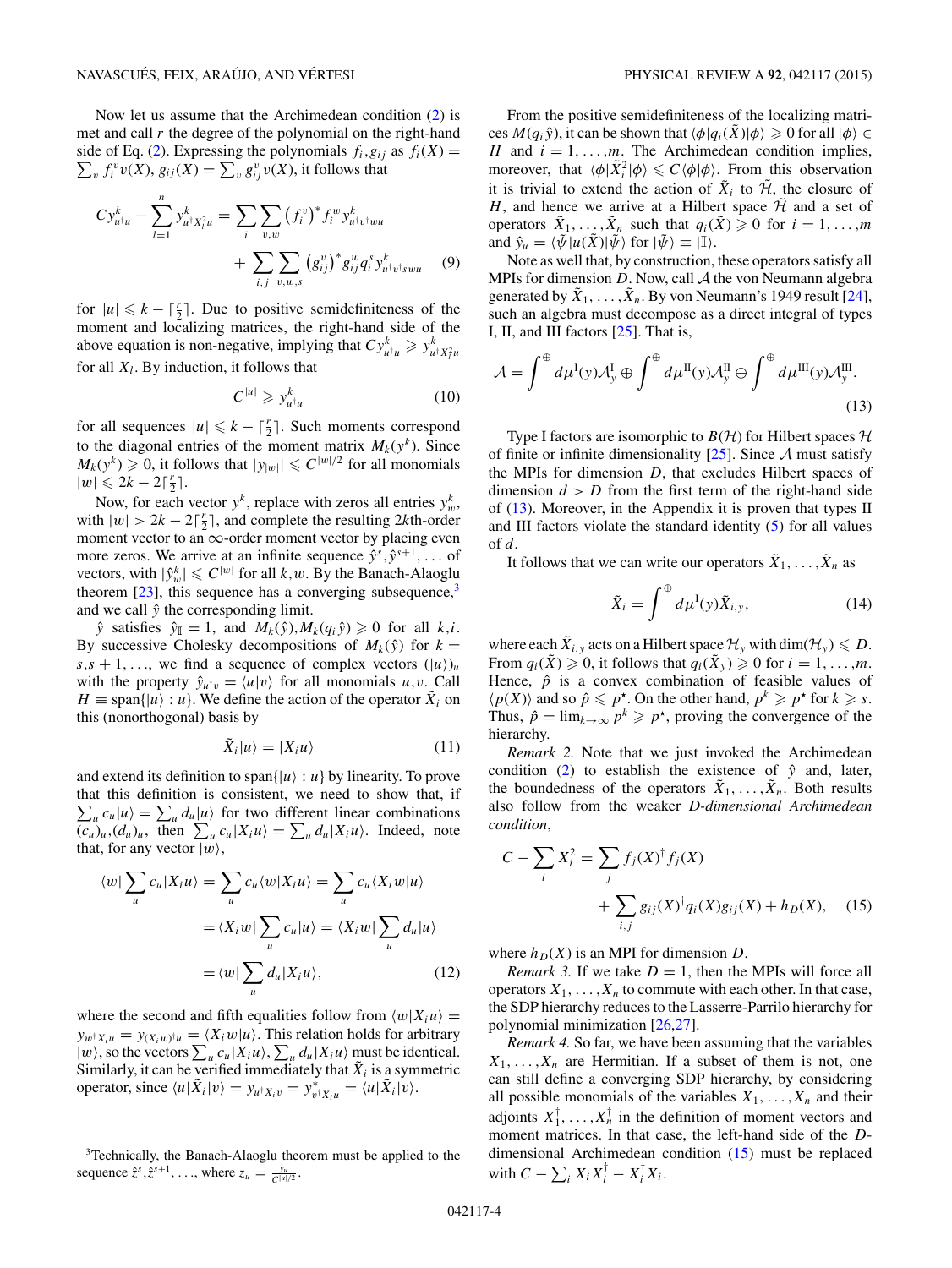## <span id="page-4-0"></span>**V. EXPLOITING POLYNOMIAL CONSTRAINTS**

It is a basic result in operator algebras that MPIs for  $D \times D$  matrices must have degree at least 2*D* [\[20\]](#page-13-0). This implies that we would need to implement the *D*th relaxation of [\(6\)](#page-2-0) or [\(7\)](#page-2-0) in order to obtain nontrivial *D*-dimensional constraints. Even for problems involving a small number of noncommuting variables, this becomes impractical already for  $D = 5$ . Hence, if we wish to conduct optimizations over matrices of dimensions greater than 2 or 3, we must rely on linear restrictions other than those derived from MPIs.

Most NPO problems relevant in quantum information science involve polynomial *identities* rather than polynomial *inequalities*. That is, constraints of the form  $q(X) \geq 0$  are complemented with  $-q(X) \geq 0$ , and so  $q(X) = 0$  must hold for all representations of  $\{q_i(X) \geq 0\}$ . The strategy we follow to solve these kinds of problems is to divide the representations of  $X_1, \ldots, X_n$  into different classes r in such a way that any two representations belonging to the same class*r* can be connected by a continuous trajectory of feasible representations in *r*. As we will see, each of these classes will satisfy nontrivial low degree polynomial identities, which we translate into linear constraints at the level of moment matrices (vectors). By carrying out a relaxation of the form [\(6\)](#page-2-0) for each possible class *r* and taking the greatest result, we hence obtain an upper bound on the solution of the general problem [\(1\)](#page-1-0).

For instance, suppose that  $\{q_i(X) \geq 0\}$  contains relations of the form  $X_i^2 = 1$  for  $i = 1, 2, 3$ . For  $D = 2$ , there are two possibilities:

(1)  $X_i = \pm \mathbb{I}$  for some  $i \in \{1,2,3\};$ 

(2)  $X_i \neq \pm \mathbb{I}$  for all *i*, in which case it can be shown that the operators satisfy the identities

$$
[X_1, \{X_2, X_3\}_+] = [X_2, \{X_1, X_3\}]_+] = [X_3, \{X_1, X_2\}]_+] = 0.
$$
\n(16)

In either case, the noncommuting variables satisfy nontrivial polynomial constraints of degree smaller than 4, the smallest possible degree of an MPI for  $D = 2$ . A way to attack this problem is therefore to define an SDP relaxation of the form [\(7\)](#page-2-0) for each case, enforcing the corresponding extra linear constraints on the moment matrix (or moment vector).

Note also that, if we further assume that the matrices  $X_1, \ldots, X_n$  are real, then we can add constraints of the sort

$$
\{X_1, [X_2, X_3]\}_+ = 0\tag{17}
$$

in the second case. This approach hence allows us (in principle) to distinguish between real and complex matrix algebras.

The objective, again, is to identify all possible linear restrictions on  $\hat{M}_k$  or *y* within a given class *r*. Fortunately, most NPO problems in quantum information science have the peculiarity that random representations of a given class can be generated efficiently.

Continuing with the previous example, suppose that we wish to optimize over six dichotomic operators; i.e., the polynomial constraints are, precisely,  $X_i^2 = \mathbb{I}$  for  $i = 1, 2, ..., 6$ . For simplicity, let us denote the first four operators as  $X_{00}$ *,* $X_{01}$ *,* $X_{10}$ *,* $X_{11}$  and the last two as  $Y_1$ *,* $Y_2$ *.* We want to maximize the average value of the operator

$$
p(X) \equiv \sum_{j=1,2} \sum_{c_1,c_2=0,1} (-1)^{c_j} X_{c_1c_2} Y_j X_{c_1,c_2}.
$$
 (18)

Note that we can write each dichotomic operator as  $X_i =$  $(-1)^a \frac{2E_a^i - \mathbb{I}}{2}$ , where  $\{E_a^i\}$  are projection operators satisfying  $E_0^i + E_1^i = \mathbb{I}$ . Substituting in (18), we have that the objective function  $\langle \psi | p(X) | \psi \rangle$  is equal to

$$
4\sum_{c_1,c_2,s=0,1} P(s,c_1|X_{c_1c_2},Y_1)+P(s,c_2|X_{c_1c_2},Y_2)-16, (19)
$$

where  $P(a_1, a_2 | x_1, x_2) = \langle \psi | E_{a_1}^{x_1} E_{a_2}^{x_2} E_{a_1}^{x_1} | \psi \rangle$ . This corresponds to the *temporal correlations scenario* defined in [\[19\]](#page-13-0), where sequential dichotomic projective measurements are conducted over a quantum system and a record of the measurements  $x_1, x_2, \ldots$  implemented, as well as the measurement outcomes  $a_1, a_2, \ldots$ , is kept. The goal is to limit the statistics  $P(a_1, \ldots, a_n | x_1, \ldots, x_n)$  obtained after several repetitions of the experiment.

As noted in  $[14,19]$ , when the dimensionality of the quantum system is unrestricted, the set of all feasible distributions  $P(a_1, \ldots, a_n | x_1, \ldots, x_n)$ , and hence the optimal value of (18), can be characterized by a single SDP. Using the SDP solver MOSEK [\[28\]](#page-13-0), we find that, for  $D = \infty$ ,  $p^* = 8$  up to seven decimal places.

Suppose, however, that we have the promise that the system has dimension  $D = 2$ . The problem we want to solve is therefore

$$
p^* = \max_{\mathcal{H}, X, \psi} \langle \psi | p(X) | \psi \rangle
$$

such that

$$
\dim(\mathcal{H}) \leq 2, \quad \mathbb{I} - X_i^2 = 0, \quad \text{for} \quad i = 1, ..., 6.
$$
\n(20)

We start by dividing the representations of two-dimensional dichotomic operators into classes. For any dichotomic operator, the rank of the projector  $E = \frac{X + I}{2}$  can be 0, 1, or 2. For  $r = 0, 2$ , the corresponding operator is  $X = -\mathbb{I}$  or  $X = \mathbb{I}$ , respectively. For  $r = 1$ , a random dichotomic operator *X* can be generated as  $X = 2 \frac{|v\rangle\langle v|}{\langle v|v\rangle} - \mathbb{I}$ , where  $v \in \mathbb{C}^2$  is a random complex vector. Since we are dealing with six noncommuting variables, there are  $3^6 = 729$  classes, labeled by the vector  $\vec{r} \in \{0, 1, 2\}^6$ , with rank $(X_i + \mathbb{I}) = r_i$ .

For a fixed value of  $\vec{r}$ , we sequentially generate random 6-tuples of dichotomic operators  $X^j \equiv (X_1^j, \ldots, X_6^j)$ , with the required rank constraints, as well as a sequence of random normalized vectors  $|\psi^j\rangle \in \mathbb{C}^2$ . As before, we use each pair  $(X^j, |\psi^j\rangle)$  to generate a random feasible moment matrix  $M^j_k$ . Note that, since the conditions  $X_i^2 = \mathbb{I}$  are implicit in each moment matrix, it is not necessary to include localizing matrices in our description (they would amount to zero diagonal blocks in the extended moment matrix). Notice as well that, given a feasible moment matrix  $M_k$ , its complex conjugate  $M_k^*$  is also feasible. Since  $p(X)$  is a real linear combination of Hermitian monomials, the objective function will have the same value for both  $M_k$  and  $M_k^*$  [and thus for the real feasible moment matrix  $\text{Re}(M_k) = \frac{M_k}{2} + \frac{M_k^*}{2}$ . This implies that, in order to define an SDP relaxation for  $(20)$ , it suffices to consider the sequence of real matrices  $\text{Re}(M_k^1), \text{Re}(M_k^2), \ldots$ 

Applying the modified Gram-Schmidt method to that sequence until we find linear dependence, we obtain an orthonormal basis for  $\mathcal{M}^k_{D,\vec{r}},$  the space of all real feasible moment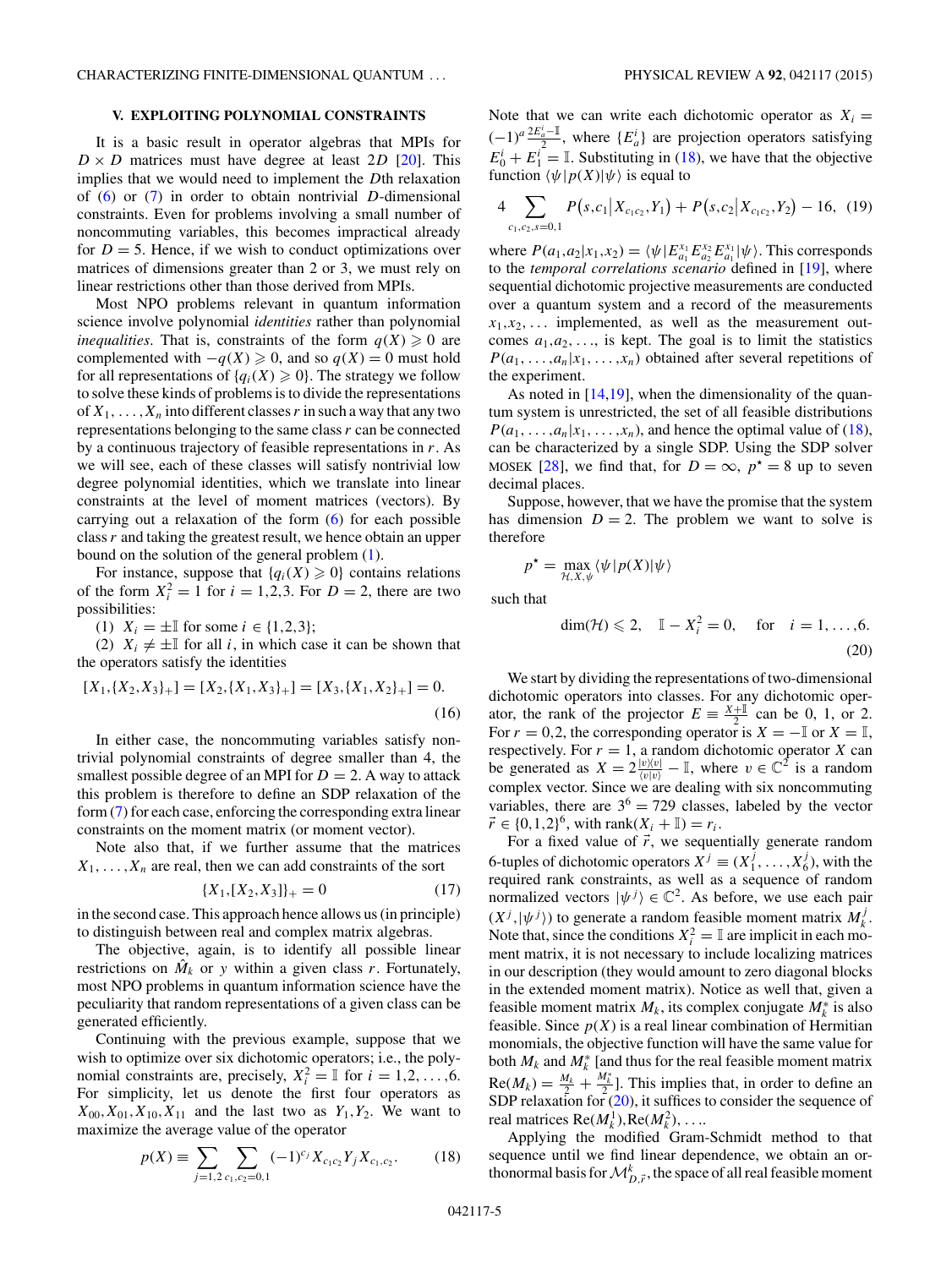<span id="page-5-0"></span>matrices for representations of the class  $\vec{r}$ . This time, the fact that this randomizing method works with probability one is a consequence that the projection of the randomly generated moment matrix  $\text{Re}(M_k^{j+1})$  onto the orthogonal complement of the space spanned by  $\text{Re}(M_k^1), \ldots, \text{Re}(M_k^j)$  is a matrix whose entries are rational functions of the randomly generated vectors used to build  $X^{j+1}$  and  $|\psi^{j+1}\rangle$ . If  $\text{Re}(M_k^1), \ldots, \text{Re}(M_k^j)$  do not span  $\mathcal{M}_{D,\vec{r}}^k$ , then there exists a choice for those vectors such that the projected matrix is nonzero; i.e., at least one of such rational functions is nonzero. It is a well-known fact that the probability that a randomly evaluated nonzero rational function vanishes is zero.

Alternatively, we can identify  $S_{D,\vec{r}}^k$ , the space of feasible 2*k*th-order moment vectors for representations in the class  $\vec{r}$ by parametrizing each normalized vector needed to build *X* or  $\psi$  by two angles  $\phi, \varphi$ , and constructing the corresponding moment vector  $y(\phi, \vec{\phi})$ . Then the entries of the matrix

$$
S \equiv \int d\vec{\phi} d\vec{\varphi} \text{Re}(y(\vec{\phi}, \vec{\varphi})) \text{Re}(y(\vec{\phi}, \vec{\varphi})^{\dagger}) \tag{21}
$$

can be computed analytically. Its support will coincide with  $\mathcal{S}_{D,\vec{\mathit{r}}}^k.$ 

One way or another, we must solve the program

$$
p^k = \max_{\hat{M}} \sum_w p_w \hat{M}_{w,\mathbb{I}},
$$

such that

$$
\hat{M} \in \mathcal{M}_{D\vec{r}}^k, \quad \hat{M}_{\mathbb{I},\mathbb{I}} = 1, \quad \hat{M} \geqslant 0, \qquad (22)
$$

for all possible classes  $\vec{r}$ . For  $k = 2$ , again using MOSEK [\[28\]](#page-13-0), we find  $p^2 \approx 5.656854$ , definitely smaller than the free limit.

## **VI. SIMILARLY INSPIRED SDP HIERARCHIES**

In the following we introduce two problems in quantum information science which, while not exactly fitting in the class of problems [\(1\)](#page-1-0), can be similarly reduced to SDP hierarchies.

#### **A. Quantum nonlocality under dimension constraints**

The scenario is as follows. Two distant parties, call them Alice and Bob, conduct measurements on a bipartite quantum system. We denote Alice's (Bob's) measurement setting by *x* (*y*) and her (his) measurement outcome by *a* (*b*). We wish to bound a linear functional of the statistics  $P(a,b|x,y)$  they will observe, under the assumption that Alice's and Bob's spaces are, at most, *D* dimensional. If Alice and Bob's outcomes are binary, i.e.,  $a, b \in \{0, 1\}$ , the problem can be shown to be equivalent to

> max  $\sum$ *x,y,a,b*  $B^{x,y}_{a,b}P(a,b|x,y),$ such that  $(23)$

$$
P(a,b|x,y) = \langle \psi | E_a^x \otimes F_b^y | \psi \rangle,
$$

where  $\{E_a^x, F_b^y\}$  are projection operators acting on  $\mathbb{C}^D$ , with  $\sum_{a} E_{a}^{x} = \sum_{b}^{y} F_{b}^{y} = \mathbb{I}_{D}$  and  $|\psi\rangle \in \mathbb{C}^{D} \otimes \mathbb{C}^{D}$ .

Following the last section, we divide the representations of the operators  $E_a^x$ ,  $F_b^y$  into different classes labeled by the vectors  $\vec{r}$ ,  $\vec{t}$ , with rank( $E_a^x$ ) =  $r_a^x$ , rank( $F_b^y$ ) =  $t_b^y$ . For each representation class  $\vec{r}$ ,  $\vec{t}$ , we try to characterize the span  $\mathcal{M}_{D,\vec{r}\vec{t}}^k$  of feasible *k*th-order moment matrices. To do so, we sequentially generate random normalized states  $|\psi^j\rangle \in \mathbb{C}^D \otimes \mathbb{C}^D$  and projectors  $E_a^{x,j}, F_b^{y,j} \in B(\mathbb{C}^D)$ , satisfying the rank conditions rank $(E_a^{x,j}) = r_a^x$ , rank $(F_b^{y,j}) = t_b^y$ . Given  $E_a^{x,j}, F_b^{y,j}$ , we define the projectors  $\bar{E}_a^{x,j} \equiv E_a^{x,j} \otimes \mathbb{I}_D$  and  $\bar{F}_b^{y,j} \equiv \mathbb{I}_D \otimes F_b^{y,j}$ , which we use to generate a feasible *k*th-order moment matrix  $M_k^j$ . By subjecting the resulting sequence of moment matrices to the modified Gram-Schmidt orthogonalization, we obtain a basis for  $\mathcal{M}_{D,\vec{r}\vec{t}}^k$ . The SDP to solve is hence

$$
B^{k} \equiv \max \sum_{x,y,a,b} B^{x,y}_{a,b}(M_{k})_{\tilde{E}^{x}_{a},\tilde{F}^{y}_{b}}
$$
  
such that (24)

$$
(M_k)_{\mathbb{I},\mathbb{I}}=1, \quad M_k\geqslant 0, \quad M_k\in \mathcal{T}^k_{D,\vec{r},\vec{t}}.
$$

We again advise the reader to check that  $T \equiv \frac{1}{N} \sum_{j=1}^{N} M_k^j$ is positive definite: Otherwise, a projection of  $\dot{M}_k$  onto the support of *T* is necessary to guarantee the strict feasibility of the associated SDP; see Remark 1.

The completeness of the above SDP hierarchy can be established easily: Following the same lines as in Sec. [IV,](#page-2-0) we prove the existence of a (in general, infinite-dimensional) representation  $\tilde{E}_a^x$ ,  $\tilde{F}_b^y \subset B(H)$ , with  $[\tilde{E}_a^x$ ,  $\tilde{F}_b^y] = 0$  for all *x*, *y*, *a*, *b*, and a state  $\psi$ , such that  $\sum_{x,y,a,b}^{\infty} B_{a,b}^{x,y} \left\langle \psi | \tilde{E}_a^x \tilde{F}_b^y | \psi \right\rangle$  coincides with the asymptotic limit  $\hat{B} \equiv \lim_{k \to \infty} B^k$ . The center of the algebra A generated by  $\{\tilde{E}_a^x : x, a\}$  decomposes  $\mathcal H$  into a direct integral of sectors  $\mathcal{H}_z$ . By construction, in each sector *z*, *A* boils down to a type I factor  $A_z$  of dimension smaller than or equal to *D*. Being a type I factor, we can write  $\mathcal{H}_z = \mathcal{H}_z^A \otimes \mathcal{H}_z^B$ ; then  $\mathcal{A}_z \sim B(\mathcal{H}_z^A) \otimes \mathbb{I}$  and  $\mathcal{A}_z' \sim \mathbb{I} \otimes B(\mathcal{H}_z^B)$ , where  $\mathcal{A}_z'$  denotes the commutant of  $A_z$ . It follows that

$$
\tilde{E}_a^x = \int_{0}^{\oplus} d\mu(z) \tilde{E}_{a,z}^x \otimes \mathbb{I}_{B,z},
$$
\n
$$
\tilde{F}_b^y = \int_{0}^{\oplus} d\mu(z) \mathbb{I}_{A,z} \otimes \tilde{F}_{b,z}^y,
$$
\n(25)

where dim( $\mathcal{H}_{A,Y}$ )  $\leqslant$  *D*. Likewise, it can also be shown that the algebra generated by  $\tilde{F}_{b,z}^y$  decomposes as a direct integral of finite-dimensional algebras with dimension smaller than or equal to *D*.  $\hat{B}$  is thus a convex combination of feasible points and, as such, it represents a lower bound for the original problem (23).

#### *1. Examples*

Here we give examples of maximizing the violation of bipartite Bell inequalities with binary outcomes for different dimensionality of the component spaces. Some of the examples have already appeared in Ref. [\[16\]](#page-13-0). First we discuss the *I*<sup>3322</sup> inequality, the only tight three-setting, two-outcome Bell inequality and its modified version. Then we move on to one more setting per party. For all the subsequent computations we used the solvers MOSEK [\[28\]](#page-13-0) and SEDUMI [\[29\]](#page-13-0) through the interface YALMIP [\[30\]](#page-13-0), which we ran on a memory-enhanced desktop PC (with 128 GB RAM).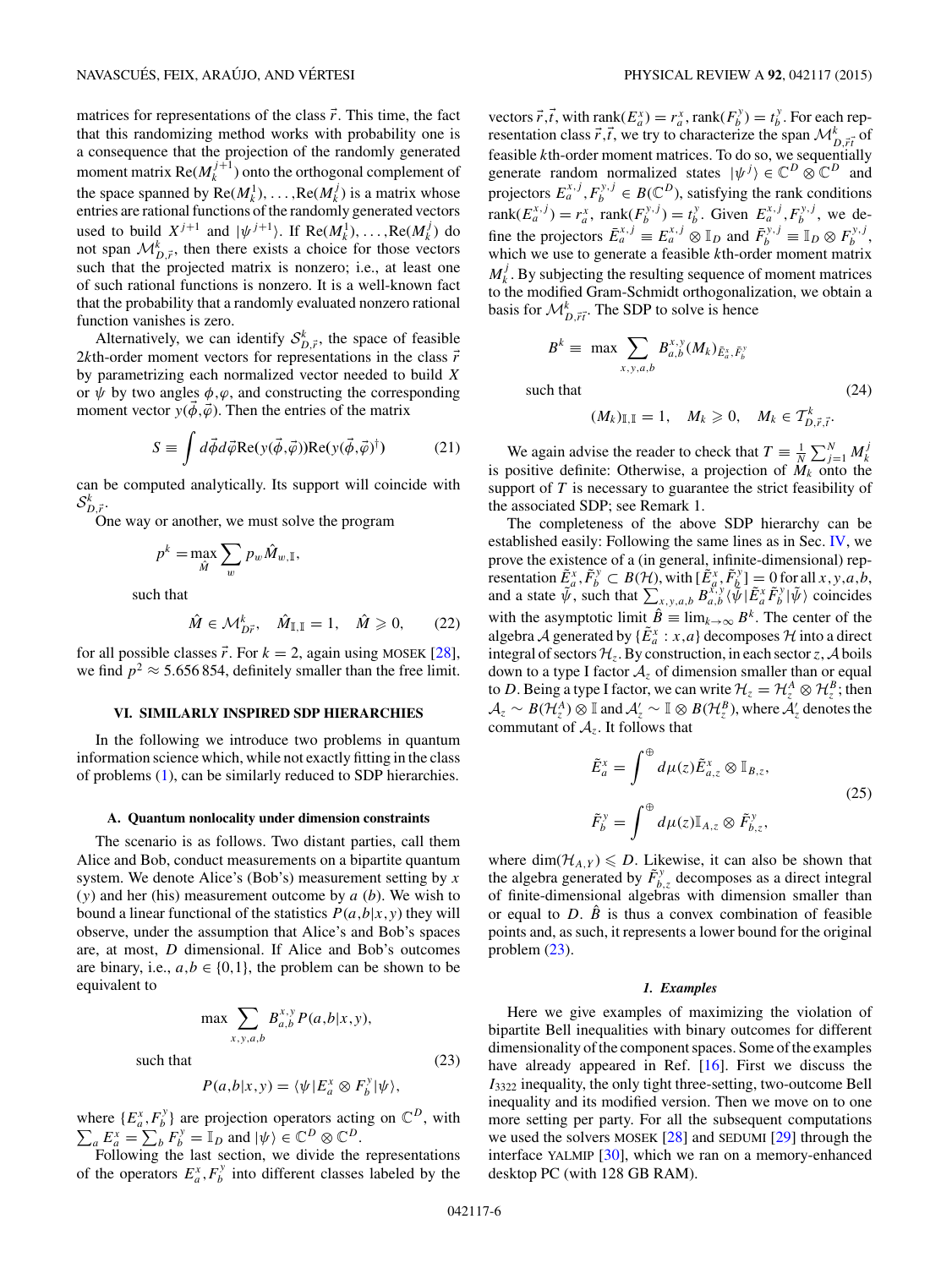<span id="page-6-0"></span>*a. 13322.* First we considered the  $I_{3322}$  inequality [\[31\]](#page-13-0), which is the member of the  $I_{NN22}$  family  $N \ge 2$ . Recently, it has been proven that qubit systems are not enough to attain the overall quantum maximum 0*.*2509. Rather, the best value in  $\mathbb{C}^2 \times \mathbb{C}^2$  systems is 0.25 [\[32,33\]](#page-13-0). Using SDP, we reproduced the maximum value of 0.25 in dimensions  $\mathbb{C}^3 \times \mathbb{C}^3$  as well up to eight significant digits [\[16\]](#page-13-0). The size of the moment matrix was 76, involving 1240 linear constraints. The computations took about 5 min for a fixed rank combination of measurements. Note that the hierarchy of Moroder *et al.* [\[33\]](#page-13-0), by limiting the negativity [\[34\]](#page-13-0) of the bipartite quantum state, also gives a (not necessarily tight) upper bound on the Bell violation for a fixed dimension of the quantum state. Indeed, this method works for  $\mathbb{C}^2 \times \mathbb{C}^2$  systems by returning a violation of 0.25 of the  $I_{3322}$  inequality [\[33\]](#page-13-0). However, for  $\mathbb{C}^3 \times \mathbb{C}^3$  systems it does not seem to converge (see Fig. 1 of [\[33\]](#page-13-0)).

The SDP method also allows the user to upper bound the maximum quantum violation of a Bell inequality using a fixed two-qudit state. Let us choose the three-dimensional a fixed two-qudit state. Let us choose the three-dimensional maximally entangled state,  $|\psi\rangle = (|00\rangle + |11\rangle + |22\rangle)/\sqrt{3}$ . We find the value of 0*.*229 771, which is saturated by seesaw computation; hence, the presented upper bound is tight. The computation involved a 116-dimensional moment matrix (on a partial four-level relaxation) along with 1060 linear constraints. The program took 2 min to complete for a fixed rank combination of projective measurements. We mention a related problem, where the maximal violation of  $I_{3322}$  has been computed for the maximally entangled state (of unrestricted dimensionality). This has been solved both analytically [\[35\]](#page-13-0) and using a relaxation method  $[36]$  by returning the value of 0.25.

*b. Modified I3322.* Though *I*<sup>3322</sup> inequality likely requires infinite dimensions to achieve the maximal violation 0.2509 [\[13\]](#page-13-0),  $D = 12$  seems to be the smallest local dimension surpassing the qubit bound 0.25 [\[37\]](#page-13-0). It is an open question whether there exists a Bell inequality for which the maximum quantum violation in a given dimension is a strictly monotonic function of the dimension. Below we give such a candidate. To this end, we modify the  $I_{3322}$  inequality by introducing a parameter  $c \geqslant 1$ ,

$$
I_{3322}(c) = E_1^A + E_2^A + E_1^B + E_2^B
$$
  
–  $(E_{1,1} + E_{1,2} + E_{2,1} + E_{2,2})$   
+  $c(E_{1,3} + E_{3,1} - E_{2,3} - E_{3,2}) \le 4c,$  (26)

where the correlator  $E_{x,y}$  between measurement *x* by Alice and measurement *y* by Bob is defined as  $E_{x,y} = P(a = b|x, y)$  –  $P(a \neq b | x, y)$ ,  $a, b \in \{0, 1\}$ , and  $E_x^A$  denotes the marginal of Alice's measurement setting *x* (and  $E_y^B$  is similarly defined for Bob). This inequality is symmetric for exchange of Alice and Bob and returns the original *I*<sup>3322</sup> inequality (written in terms of correlators) for parameter  $c = 1$ .

Setting  $c = 2$ , we used the see-saw variational technique [\[38,39\]](#page-14-0) to find a lower bound on the maximal violation for any dimension  $2 \le d \le 15$ , which we observe to be gradually increasing with dimension. We conjecture that the bounds are tight. Table I shows results up to  $D = 6$ concerning both the lower (see-saw) and the upper bounds (SDP). Accordingly, the bounds for  $D = 2,3$  are indeed tight. Computationally, the most challenging case was obtaining the upper bound in  $D = 4$ . It involved 3514 constraints; the

TABLE I. Quantum bounds for different local dimensions on the violation of the  $I_{3322}(2)$  inequality computed using see-saw search/SDP computation. Bounds for  $D = 2,3$  are tight since the see-saw and SDP bounds match. As an overall upper bound, the Navascués-Pironio-Acín (NPA) [\[12,13\]](#page-13-0) hierarchy on level 3 gives 8.075 937.

| D              | Lower bound | Upper bound |
|----------------|-------------|-------------|
| $\overline{2}$ | 8.013 177   | 8.013 177   |
| 3              | 8.024 050   | 8.024 050   |
| $\overline{4}$ | 8.032 766   | 8.071 722   |
| 5              | 8.039 579   | 8.075 937   |
| 6              | 8.056 714   | 8.075 937   |

dimension of the moment matrix is 184 and it took roughly 40 min for MOSEK to complete the task for a given rank combination of the measurements. The quantum maximum in dimensions 5 and 6 coincide with the NPA bound on level 3 up to the shown digits. We pose it as a challenge to prove tightness of the see-saw bound for  $D = 4$  (or possibly higher dimensions) by exploiting the symmetric structure of the inequality  $(26)$  using techniques such as in Refs. [\[33](#page-13-0)[,40\]](#page-14-0).

*c. I4422 family.* A one-parameter family of four-setting inequalities is given in Ref. [\[32\]](#page-13-0). These inequalities are not tight but they have a quite simple structure. They look as follows for  $c \geqslant 0$ :

$$
I_{4422}(c) = cE_1^A + (E_{1,1} + E_{1,2} + E_{2,1} - E_{2,2})
$$
  
+  $(E_{3,3} + E_{3,4} + E_{4,3} - E_{4,4}) \le 4 + c.$  (27)

When  $c = 0$ , it is a direct sum of two Clauser-Horne-Shimony-Holt (CHSH) [\[9\]](#page-13-0) inequalities; hence, maximum violation is attained with qubit systems. However, by setting *c >* 0, it may serve as a dimension witness. In particular, for  $c = 1$  (the value used in Eq. (19) of [\[32\]](#page-13-0)), its maximal violation in  $\mathbb{C}^2 \times \mathbb{C}^2$  systems is upper bounded by the value of 5.8515 [\[32\]](#page-13-0). However, using our SDP tool, this upper bound turns out to be not tight: We certify a smaller value of 5.8310, which is matched by the see-saw method. Further, by raising the dimension to  $\mathbb{C}^3 \times \mathbb{C}^3$ , we get the same amount of violation. The SDP computation returning 5.8310 in  $\mathbb{C}^3 \times \mathbb{C}^3$  was quite demanding: It required a 130-dimensional moment matrix and took about 2 h of computational time. The value 5.8310 must be compared to the maximum value of  $2\sqrt{2} + \sqrt{10} \approx 5.9907$ , achievable in  $\mathbb{C}^4 \times \mathbb{C}^4$  systems. In contrast to our certified value 5.8310, the corresponding  $\mathbb{C}^3 \times \mathbb{C}^3$  value arising from Moroder *et al.* hierarchy [\[33\]](#page-13-0) (on their level 2) is a higher value of 5.9045.

*d. I4722 inequality.* It is also worth mentioning a situation (actually, this is the only case we are aware of) for which a previous SDP method introduced in Ref. [\[32\]](#page-13-0) outperforms our present SDP method. We tested the method in case of asymmetric Bell inequalities, that is, when the number of settings on the two sides are not the same. For the sake of comparison, we have chosen a correlation-type Bell inequality from [\[41\]](#page-14-0), already analyzed in [\[32\]](#page-13-0),

$$
I_{4722} = E_{11} + E_{21} + E_{31} + E_{41}
$$
  
+
$$
(E_{12} - E_{22}) + (E_{31} - E_{33}) + (E_{41} - E_{44})
$$
  
+
$$
(E_{25} - E_{35}) + (E_{26} - E_{46}) + (E_{37} - E_{47})
$$
  

$$
\leq 8,
$$
 (28)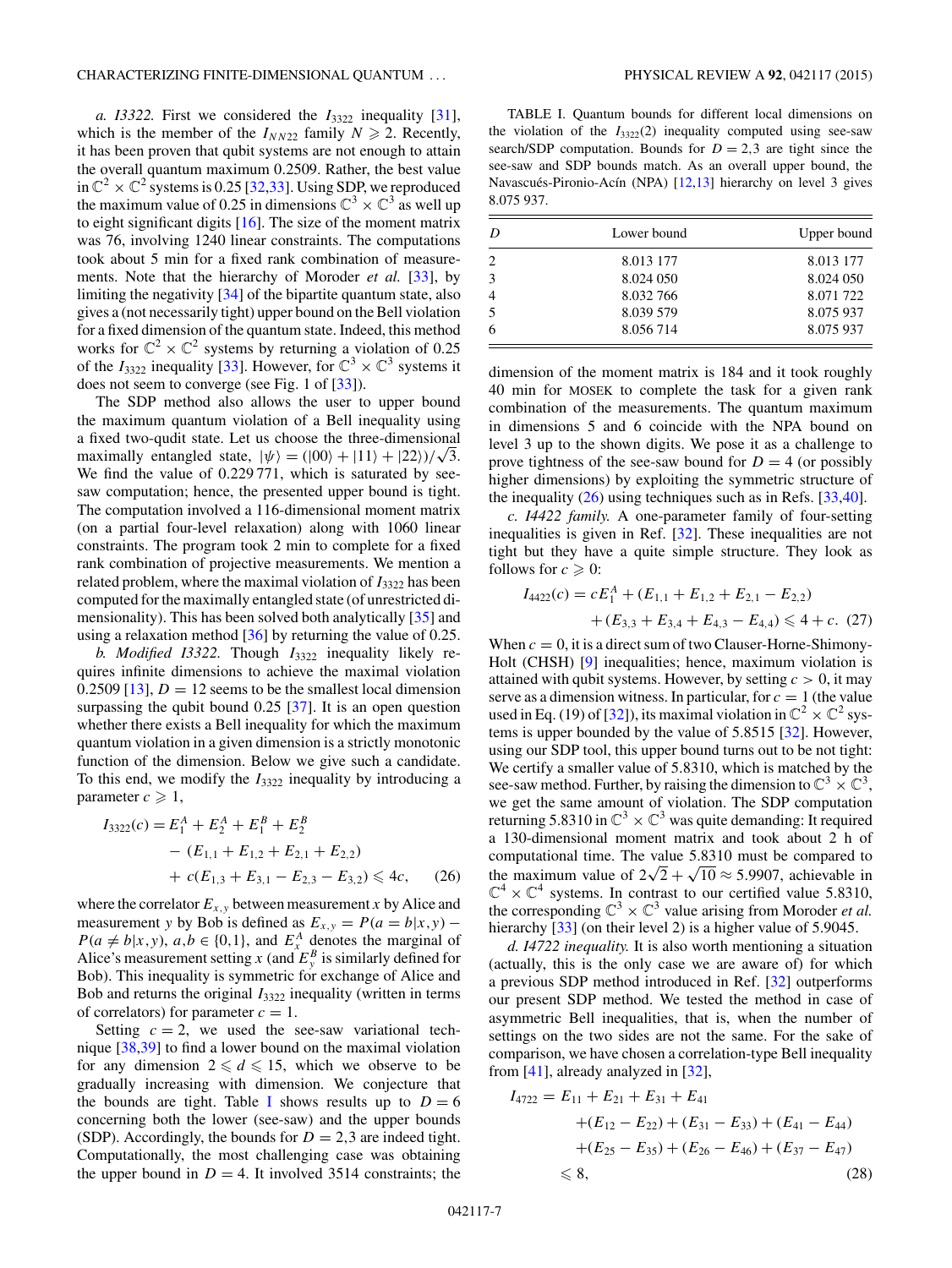which consists of four and seven binary-outcome settings on Alice and Bob's respective sides. In Ref. [\[32\]](#page-13-0) a method is presented in Sec. [III B,](#page-2-0) which is particularly suited to asymmetric Bell setups. This way, the best upper bound obtained for qubit systems is 10.5102, whereas the best lower bound value of 10.4995 is due to see-saw search. The quantum maximum, attainable with two ququarts, is 10.5830. Using our present SDP technique and a desktop PC, unfortunately, we did not manage to go below the global maximum 10.5830.

Suppose now that Alice and Bob are conducting nonbinary measurements, that is, measurements with more than just two outcomes. Then, in order to consider the most general measurements they could perform, we must model their measurement devices via POVMs, rather than projective measurements. There are two ways to accomplish this.

(1) We can replace constraints of the sort  $(E_a^x)^2 = E_a^x$ in [\(23\)](#page-5-0) with the positive semidefinite constraints  $\vec{E}_a^x \ge 0$  at the cost of having to add the corresponding localizing matrices to [\(24\)](#page-5-0). Although converging, this method does not seem to behave well in our numerical experiments.

(2) Alternatively, we can exploit the fact that any *d*outcome POVM  $\{E_a \geq 0\} \subset B(\mathbb{C}^D)$  can be realized in an extended Hilbert space  $\mathbb{C}^d \otimes \mathbb{C}^D$  via a projective measurement of the form  $M_a = U(|a\rangle\langle a| \otimes \mathbb{I}_D)U^{\dagger}$ , where  $U \in B(\mathbb{C}^d \otimes$  $\mathbb{C}^D$ ) is a unitary matrix [\[42\]](#page-14-0). Indeed, taking the state to be  $\rho = |0\rangle\langle 0| \otimes |\psi\rangle\langle \psi|$  and choosing *U* appropriately, it can be verified that

$$
tr(\rho M_a) = tr(E_a|\psi\rangle\langle\psi|), \qquad (29)
$$

for  $a = 0, \ldots, d - 1$  and all states  $|\psi\rangle$ .

In the hierarchy to implement, random states of the form  $|0\rangle\langle 0|_{A'} \otimes |\psi\rangle\langle \psi|_{AB} \otimes |0\rangle\langle 0|_{B'}$  are generated. For each random state, we construct a moment matrix containing the operators  $\bar{E}^x_a = U^x(|a\rangle\langle a| \otimes \mathbb{I}_D)(U^x)^\dagger \otimes \mathbb{I}_D \otimes \mathbb{I}_d, \bar{F}^y_b = \mathbb{I}_d \otimes$  $\mathbb{I}_D \otimes V^{\mathcal{Y}}(\mathbb{I}_D \otimes |b\rangle\langle b|)(V^{\mathcal{Y}})^{\dagger}$  and the projectors  $P_A = |0\rangle\langle 0| \otimes$  $\mathbb{I}_{D}^{\bar{\otimes}2}\otimes\mathbb{I}_{d}, P_{B}=\mathbb{I}_{d}\otimes\mathbb{I}_{D}^{\otimes2}\otimes|0\rangle\langle0|.$ 

The convergence of this hierarchy follows from the fact that the algebras generated by  $\{P_A \overline{E}_a^x P_A\}$ ,  $\{P_B \overline{F}_b^y P_B\}$  cannot violate *D*-dimensional MPIs.

## *2. Examples*

We now apply our method to place nontrivial upper bounds on the quantum violation of Bell inequalities using genuine POVM measurements for some of the settings. Note that for binary-outcome settings general POVM measurements are not relevant; hence, we have to consider Bell inequalities with at least one nonbinary setting. To this end, we consider the simplest tight Bell inequality due to Pironio beyond genuine two-outcome inequalities [\[4,](#page-13-0)[43\]](#page-14-0). In this inequality, Alice has three binary-outcome measurements, and Bob has two settings: The first one has binary outcomes and the second one has ternary outcomes. If we allow Bob to use general POVM measurements on his second setting, the two-qubit quantum maximum  $(\sqrt{2} - 1)/2 \approx 0.2071$  is recovered up to computer precision on level 3 of the SDP hierarchy. Hence, in this particular Bell inequality the use of general measurements does not provide any advantage over projective ones. Let us note that the quantum maximum without dimension constraints is a larger value, 0.2532, which can be obtained using a two-qutrit

system and projective measurements [\[4\]](#page-13-0). We also applied the above method to the Collins-Gisin-Linden-Massar-Popescu (CGLMP) inequality [\[44\]](#page-14-0) in order to prove the conjecture that the qubit bound 0*.*2071 using projective measurements is optimal (i.e., general POVM measurements do not help to improve the bound). However, in that case, we were unable to go below the known overall quantum maximum given in Refs. [\[13](#page-13-0)[,45\]](#page-14-0).

The previous approach can be easily extended to characterize the statistics of multipartite scenarios where the local dimensionality of all parties is bounded from above. More interestingly, it can also be adapted to deal with multipartite Bell scenarios where only a subset of the parties has limited dimensionality.

Consider, for instance, a tripartite scenario where Alice and Bob's measurement devices are unconstrained, but the dimensionality of the third system (say, Charlie's) is bounded by *D*. We want to generate a basis for the corresponding space of truncated moment matrices, with rows and columns labeled by strings of operators of the form  $u(AB)v(C)$ , where  $u(AB)$ [*v*(*C*)] denotes a string of Alice and Bob's (Charlie's) operators of length at most  $k_{AB}$  ( $k_C$ ).

The key is to realize that, in a multipartite (complex) Hilbert space, the space of feasible moment matrices is spanned by moment matrices corresponding to separable states. Hence, in order to attack this problem, we start by generating a sequence of *complex D*-dimensional moment matrices for Charlie's system alone. After applying Gram-Schmidt to these complex matrices, we obtain the basis of Hermitian matrices  $\{M_j\}_{j=1}^N$ . Next we generate a basis for Alice and Bob's moment matrices. Since their dimension is unconstrained, such matrices are expressed as

$$
\Gamma_{k_{AB}} = \sum_{|u| \le 2k_{AB}} c_u N_u + c_u^* N_{u^{\dagger}}, \tag{30}
$$

where  $N_u$  is a matrix defined by

$$
(N_u)_{v,w} = 1, \quad \text{if } v^{\dagger}w = u;
$$
  
0, otherwise. (31)

The overall moment matrix for the whole system can then be expressed as  $M = \sum_{u,j} M_j \otimes (c_{u,j}N_u + c_{u,j}^*N_{u^{\dagger}}).$ 

Since we are just interested in optimizing a real linear combination of real entries of *M*—corresponding to the measured probabilities  $P(a,b,c|x,y,z)$ —we can take the real part of the above matrix, and so we end up with the relaxation

$$
\max \sum_{x,y,z,a,b,c} B_{a,b,c}^{x,y,z} M_{E_a^x, F_b^y G_c^z},
$$
  
such that  

$$
M_{\mathbb{I},\mathbb{I}} = 1, \quad M \ge 0,
$$

$$
M = \sum_{u,j} c_{u,j}^{\mathcal{R}} \text{Re}(M_j) \otimes (N_u + N_{u^{\dagger}})
$$
(32)

 $-c_{u,j}^{\mathbb{I}}Im(M_j) \otimes (N_u - N_{u^{\dagger}}),$ 

where  $c_{u,j}^{\mathcal{R}}$  ( $c_{u,j}^{\mathbb{I}}$ ) denotes the real (imaginary) part of  $c_{u,j}$ . This is an SDP with real variables.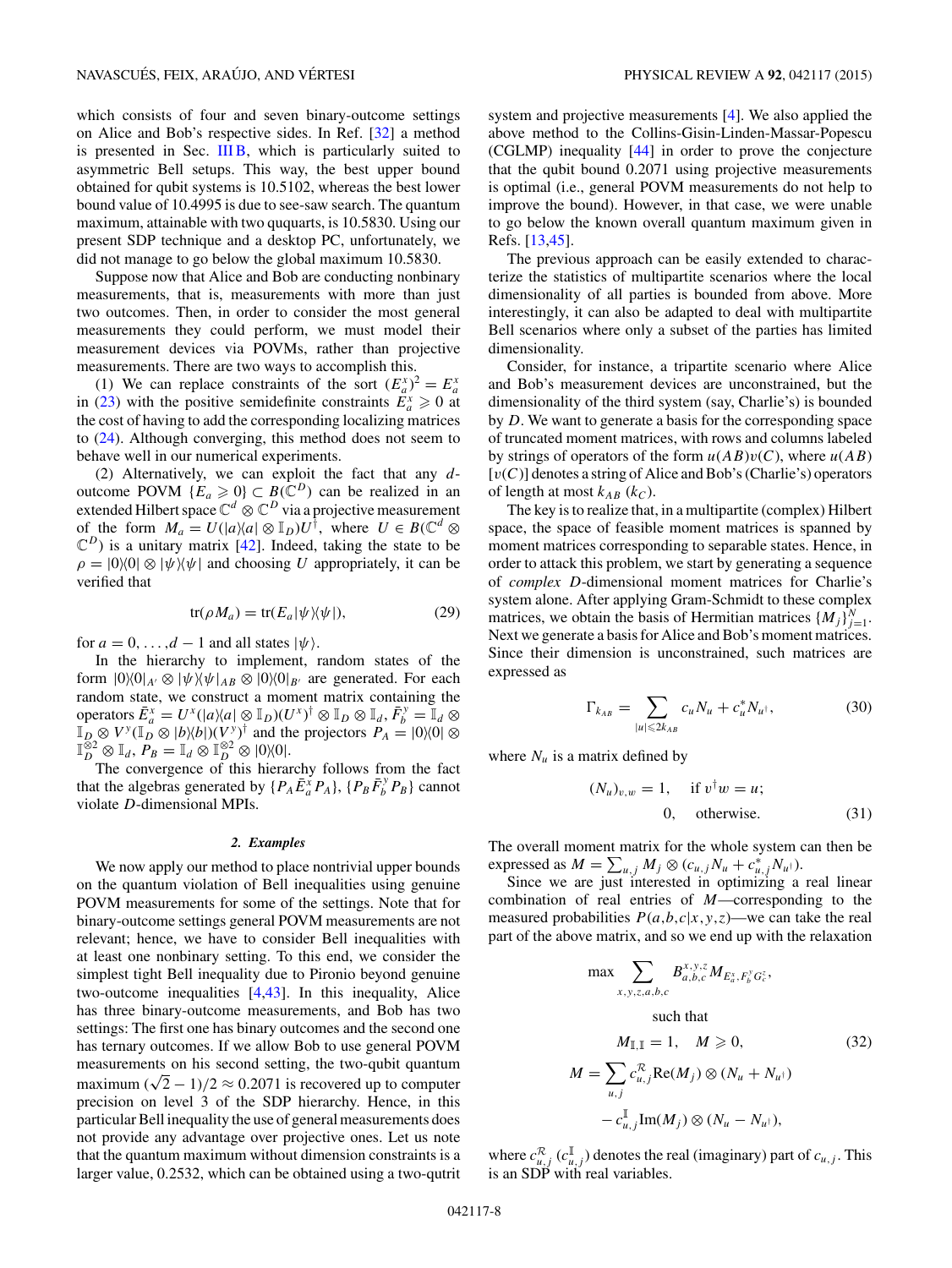## *3. Examples*

<span id="page-8-0"></span>We now show applications of the above SDP method tailored to multipartite systems. As a first example, a threeparty system is considered for which Alice possesses a qubit and the other two parties (Bob and Charlie) have no restriction on the dimensionality of the Hilbert spaces. We are able to fully reproduce the bounds obtained in Ref. [\[32\]](#page-13-0). In the next example, we extend Alice's Hilbert space to a qutrit, thereby certifying genuine four-dimensional entanglement. Then we move to a four-party (translationally invariant) Bell scenario and certify that a Bell value above a certain threshold cannot be obtained with symmetric measurements (that is, when each four parties measure the same observables in the first and second respective settings).

*a. I333 inequality.* We consider the following three-party three-setting permutationally invariant Bell inequality [\[32\]](#page-13-0)

$$
I_{333} = \text{sym}\{-P(A_1) - 2P(A_3) + P(A_1, B_1) - P(A_1, B_2) + P(A_1, B_3) - 2P(A_2, B_2) + 2P(A_2, B_3) - 2P(A_3, B_3)\} \leq 0.
$$
 (33)

Here we used the short-hand notation  $P(A_x, B_y) =$  $p(0,0|x,y)$ ,  $P(A_x) = p(0|x)$  and similarly for the other parties. Notice that the Bell expression above consists of only two-body correlators and single-party marginal terms, which usually provide an advantage in experiments. Such Bell inequalities have been proposed in Ref. [\[46\]](#page-14-0) to detect nonlocality in multipartite quantum systems for any number of parties (however, those inequalities involve only two settings per party; hence, they can be maximally violated with qubit systems, unlike the present example). In Eq.  $(33)$ , sym $\{X\}$ means that every term occurring in *X* should be symmetrized with respect to all possible permutations of the parties, e.g.,  $sym{P(A_1, B_1)} = P(A_1, B_1) + P(B_1, C_1) + P(A_1, C_1).$ 

We next compute upper bounds on the quantum violations assuming different dimensionality of the Hilbert spaces. Lower bound values, on the other hand, are obtained from see-saw iteration in a prior work  $[32]$ . Table II summarizes the results. Values with an asterisk (<sup>∗</sup>) have been established in the present work. Notation  $(D_1D_2D_3)$  refers to the dimensionalities of Alice, Bob, and Charlie's Hilbert spaces, respectively. Notice that due to symmetry of the Bell inequality  $(33)$ , the same bounds apply to any permutations of  $(D_1D_2D_3)$ . Establishing upper bound on case (222) with nondegenerate measurements was the most time consuming task, the corresponding SDP problem involved 4894 constraints and took 3 h to be solved using MOSEK; still the lower bound value has not been saturated. Computing the upper bound for the case (2 $\infty\infty$ ) required to run the hybrid method (Alice was given level 2 of the qubit hierarchy, whereas Bob and Charlie's system was computed on NPA level  $1 + AB$ ). In that case, we managed to close the gap between the lower and the upper bound values, thereby reproducing the result of Ref. [\[32\]](#page-13-0). We also computed (3 $\infty$ ) upper bound and recovered the global maximum of 0.196 285 2 certified by the NPA hierarchy (Alice was given the level 3 of the qutrit hierarchy and took 24 h for MOSEK to solve the resulting SDP). Accordingly, any Bell violation of *I*<sup>333</sup> bigger than 0*.*178 689 7 cannot be attained with dimensionalities (2∞∞) (plus the two other permutations), implying that the underlying three-party state  $\rho_{ABC}$  has at least Schmidt number vector (3,3,3) (see, e.g., Refs. [\[47,48\]](#page-14-0)). Moreover, any pure state decomposition of *ρ<sub>ABC</sub>* contains at least one state  $\sigma_{ABC} = |\psi \rangle \langle \psi |$  such that the rank of each single-party marginal  $\sigma_A$ ,  $\sigma_B$ , and  $\sigma_C$  is greater than 2. In short, a Bell violation of *I*<sup>333</sup> bigger than 0*.*178 689 7 detects in a device-independent way that the three-party state is genuinely three-dimensional entangled.

*b. I444 inequality.* We construct a three-party Bell inequality which cannot be violated maximally in state spaces  $\mathbb{C}^3 \times \mathbb{C}^D \times \mathbb{C}^D$  (and arbitrary permutations thereof) for any dimension *D*. This extends the previous example to the case when Alice's state space is restricted to a qutrit (instead of a qubit). In particular, the maximal violation is attained in  $\mathbb{C}^4 \times \mathbb{C}^4 \times \mathbb{C}^4$ . Hence, this certifies that the underlying threeparty quantum state is genuinely four-dimensional entangled.

Let us consider the following three-party, four-setting Bell inequality [\[49\]](#page-14-0),

$$
I_{444} = \text{CHSH}_{AB} + \text{CHSH}_{A'C} + \text{CHSH}_{B'C'} \leq 6, \qquad (34)
$$

where *A* and *A'* denote different sets of measurements for party *A*, and we use similar notation for parties *B* and *C*. In Ref. [\[49\]](#page-14-0) it has been proved that the maximum quantum In Ref. [49] it has been proved that the maximum quantum<br>violation attainable with biseparable states is  $S = 4 + 2\sqrt{2} \approx$ 6*.*8284. Hence, if the above bound is exceeded in a Bell experiment, we can conclude that the state is genuinely tripartite entangled [\[50,51\]](#page-14-0). The same bound can be derived by using the SDP techniques of Ref. [\[52\]](#page-14-0) based on the NPA hierarchy. Below we extend this result to the realm of genuine higher-dimensional entanglement.

To this end, we replace  $CHSH_{B'C'}$  with the Tsirelson bound  $2\sqrt{2}$  [\[53\]](#page-14-0). This places an upper bound on  $I_{444}$  in (34).

TABLE II. Lower bounds (LB) and upper bounds (UB) on the violation of the *I*<sup>333</sup> inequality in various local dimensions. Values with an asterisk (\*) have been established in the present work. The notation  $(D_1 D_2 D_3)$  refers to the dimensionalities of Alice, Bob, and Charlie's Hilbert spaces, respectively. The sign  $\infty$  denotes no restriction on dimension of the respective party. Abbreviation Deg/No-deg refers to the situation when Alice has at least one degenerate measurement/all measurements are nondegenerate (i.e., rank 1 projectors). The qutrit value (333) is the overall quantum maximum certified by the NPA hierarchy [\[12\]](#page-13-0). The upper bound value for (2 $\infty\infty$ ) in the degenerate case was obtained using the NPA hierarchy as well.

|        | LB          | UB           | LВ                | UB                | LB          |
|--------|-------------|--------------|-------------------|-------------------|-------------|
|        | (222)       | (222)        | $(2\infty\infty)$ | $(2\infty\infty)$ | (333)       |
| No-deg | 0.044 348 4 | $0.0541362*$ | 0.178 394 6       | $0.1783946*$      | 0.196 285 2 |
| Deg    | 0.1783946   | $0.1783946*$ | 0.178 689 7       | 0.178 689 7       |             |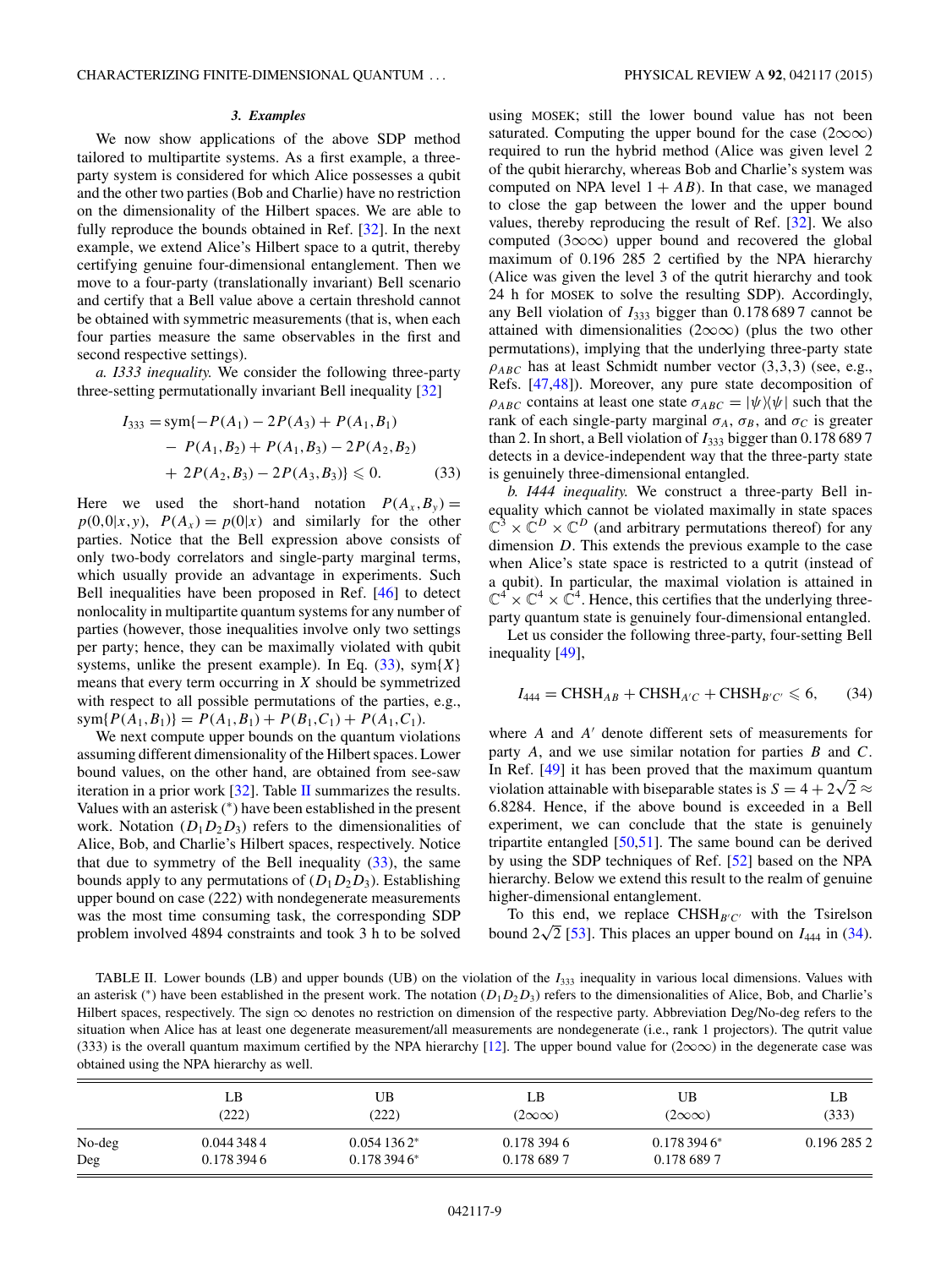<span id="page-9-0"></span>TABLE III. Maximum quantum bounds on Bell inequality *I*<sup>444</sup> in [\(34\)](#page-8-0) for different local dimensions of Alice. The first column (labeled by Bisep) stands for the case when Alice has a classical system and the other two parties have unrestricted dimensionalities. All bounds are tight as they are matched with lower bounds arising from see-saw iteration.

| <b>Bisep</b> | $(2\infty\infty)$ | $(3\infty\infty)$ | (444)     |
|--------------|-------------------|-------------------|-----------|
| 6.828 427    | 7.656 854         | 7.971 284         | 8.485 281 |

Therefore, we are left with optimizing  $CHSH_{AB}$  + CHSH<sub>A'C</sub> + 2 $\sqrt{2}$  for  $\mathbb{C}^3 \times \mathbb{C}^D \times \mathbb{C}^D$  systems, where *D* denotes arbitrary dimension. To do so, we classify Alice's four observables according to their traces  $(\pm 1, \pm 3)$  and in each case we can solve the problem with SDP for the hybrid multipartite case. Notice, however, that Bob and Charlie have only two binary-outcome measurements; hence, Jordan's Lemma applies and we can assume that Bob and Charlie have traceless qubit observables [\[54\]](#page-14-0). Then the problem have traceless qubit observables  $[34]$ . Then the problem<br>goes back to upper bounding  $CHSH_{AB} + CHSH_{A'C} + 2\sqrt{2}$ in  $\mathbb{C}^3 \times \mathbb{C}^2 \times \mathbb{C}^2$ , which can be straightforwardly done using our SDP tools. By running the SDP, the maximum turns out our SDP tools. By running the SDP, the maximum turns out<br>to be  $36/7 + 2\sqrt{2}$  up to the numerical precision of the solver MOSEK. We also solved the problem assuming that Alice has MOSEK. We also solved the problem assuming that Alice has<br>a qubit yielding the upper bound  $2 + 4\sqrt{2}$  up to computer precision. Results are summarized in Table III. All bounds are tight as they are saturated using see-saw search.

Consider now the so-called fully connected Bell state, that is, a three-party state for which any two parties share a twoqubit Bell pair,

$$
|\psi_{444}\rangle = |\varphi^{+}\rangle_{AB} \otimes |\varphi^{+}\rangle_{A'C} \otimes |\varphi^{+}\rangle_{B'C'}.
$$
 (35)

With this particular  $\mathbb{C}^4 \times \mathbb{C}^4 \times \mathbb{C}^4$  state and measurement settings optimal for CHSH violation, we get the overall quantum maximum of  $6\sqrt{2} \approx 8.485281$  for the Bell inequality [\(34\)](#page-8-0). By adding a certain amount of white noise to the state (35):

$$
\rho_{\text{noisy}} = p |\psi_{444}\rangle \langle \psi_{444}| + \frac{1 - p}{4^3} \mathbb{I}_{4 \times 4 \times 4},\tag{36}
$$

we get the critical visibility  $p_{\text{crit}} = (36/7 + 2\sqrt{2})/(6\sqrt{2}) \approx$ 0*.*939 425, above which we can detect the state (36) to be genuinely four-dimensional entangled. We believe this threshold is low enough to be interesting from an experimental point of view as well.

*c. I2222 with symmetric measurements.* In Ref. [\[55\]](#page-14-0), a search has been conducted for all three- and four-partite binary-outcome Bell inequalities involving two-body correlators that obey translationally symmetry. Any translationally invariant Bell inequality is provably maximally violated by a translationally invariant state when all parties measure the same set of observables (of unlimited dimensionality). Numerical investigations in Ref. [\[55\]](#page-14-0) suggest that it is not true anymore if we restrict the local Hilbert space dimension of the parties. Let us pick #64 inequality from Table II in Ref. [\[55\]](#page-14-0). Due to the fact that these Bell inequalities involve two dichotomic measurements per site, Jordan's lemma applies two atchesive measurements per site, jordan s temma applies<br>and the maximum violation is given by  $\beta_Q = 6 + 2\sqrt{2}$  in qubit systems. Due to numerics, this value is achieved with different pairs of qubit observables. Indeed, running our SDP program by building up the bases from random symmetric measurements, we certify that applying the same settings at all sites does not allow us to violate the Bell inequality #64 in Table II of Ref. [\[55\]](#page-14-0) (i.e.,  $\beta_Q^{TI} = \beta_c$  in the notation of the corresponding reference).

#### **B. One-way quantum communication complexity**

Consider the following communication scenario. Alice and Bob are given inputs *x*, *y* with probability  $p(x, y)$  and have the task to compute the Boolean function  $f(x, y)$ . To do so, we allow Alice to transmit a *D*-dimensional quantum system to Bob, who, upon receiving it, must make a guess *b* on  $f(x, y)$ . We wish to find the strategy which will allow Alice and Bob to maximize the probability that Bob's guess is correct, i.e.,  $b = f(x, y)$ . For example, in a QRAC [\[56\]](#page-14-0), the inputs  $\vec{x}, y$ can take values in  $\{0,1\}^k$  and  $\{1, \ldots, k\}$ , respectively, and the function to compute is  $f(\vec{x}, y) = x_y$ .

This scenario can be modeled by assuming that Alice prepares a pure quantum state  $\rho_x \equiv |\psi_x\rangle \langle \psi_x| \in B(\mathbb{C}^D)$  depending on her input *x*. Bob will conduct a two-outcome projective measurement labeled by *y* and defined by the projection operators  $\{F_b^y : b = 0, 1\}$ , whose outcome will be Bob's guess. In sum, we need to solve the problem

$$
\max \sum_{x,y} p(x,y) \text{tr} \big( \rho_x F_{f(x,y)}^y \big),
$$

such that

tr(
$$
\rho_x
$$
) = 1,  $\rho_x^2 = \rho_x$ ,  $(F_b^y)^2 = F_b^y$ ,  
\n $\rho_x$ ,  $F_b^y \in B(\mathbb{C}^D)$ . (37)

This problem can be reformulated by assuming that the initial state of Alice's system corresponds to  $\rho_{x=0}$  and for any other input *x* she sends the state  $V_x \rho_0 V_x^{\dagger}$ , where  $V_x$  is a unitary operator that can be chosen self-adjoint, i.e.,  $V_x^2 = \mathbb{I}$ . The resulting problem belongs to the class  $(1)$ , and hence there is a converging SDP hierarchy to attack it. We observed that, in practice, such an SDP hierarchy gave good predictions for  $D = 2$  at  $k = 2$ . For  $D = 3$ , a third-order relaxation did not suffice to reach the optimal probability of success in  $2 \rightarrow 1$ QRAC [\[56\]](#page-14-0).

We believe that the main reason for such a slow convergence rate is that the above proposal relies solely on MPIs to enhance dimension constraints. In order to devise a practical SDP hierarchy for problem (37), one needs to find a reformulation of problem (37) where the space  $\mathcal{M}_{D,\vec{r}}^k$  is dimension-dependent even for low values of *k*. One such reformulation is immediate: Regard  $\rho_x$  as rank 1 projectors and assume that the state of the system is the (not normalized) tracial state  $\mathbb{I}_D$ .

The resulting hierarchy of SDPs should be easy to guess. First, we divide the representations of problem (37) into different classes *r* depending on the rank of the projectors  ${F_q^y}$ . Second, we generate random states  $\rho_x$  and projectors  ${F_0^y}$  within the class *r*, and, taking the state of the system to be  $\mathbb{I}_D$ , we use them to build random feasible moment matrices. Those allow us to characterize the space  $\mathcal{M}_{D,\vec{r}}^k$ . Note that dimension constraints on  $\mathcal{M}_{D,\vec{r}}^k$  are present for all *D* even for  $k = 1$ . For example, for any feasible first-order moment matrix  $M, M_{\mathbb{I},\mathbb{I}} = D \times M_{\mathbb{I},\rho_{\mathcal{X}}}$ .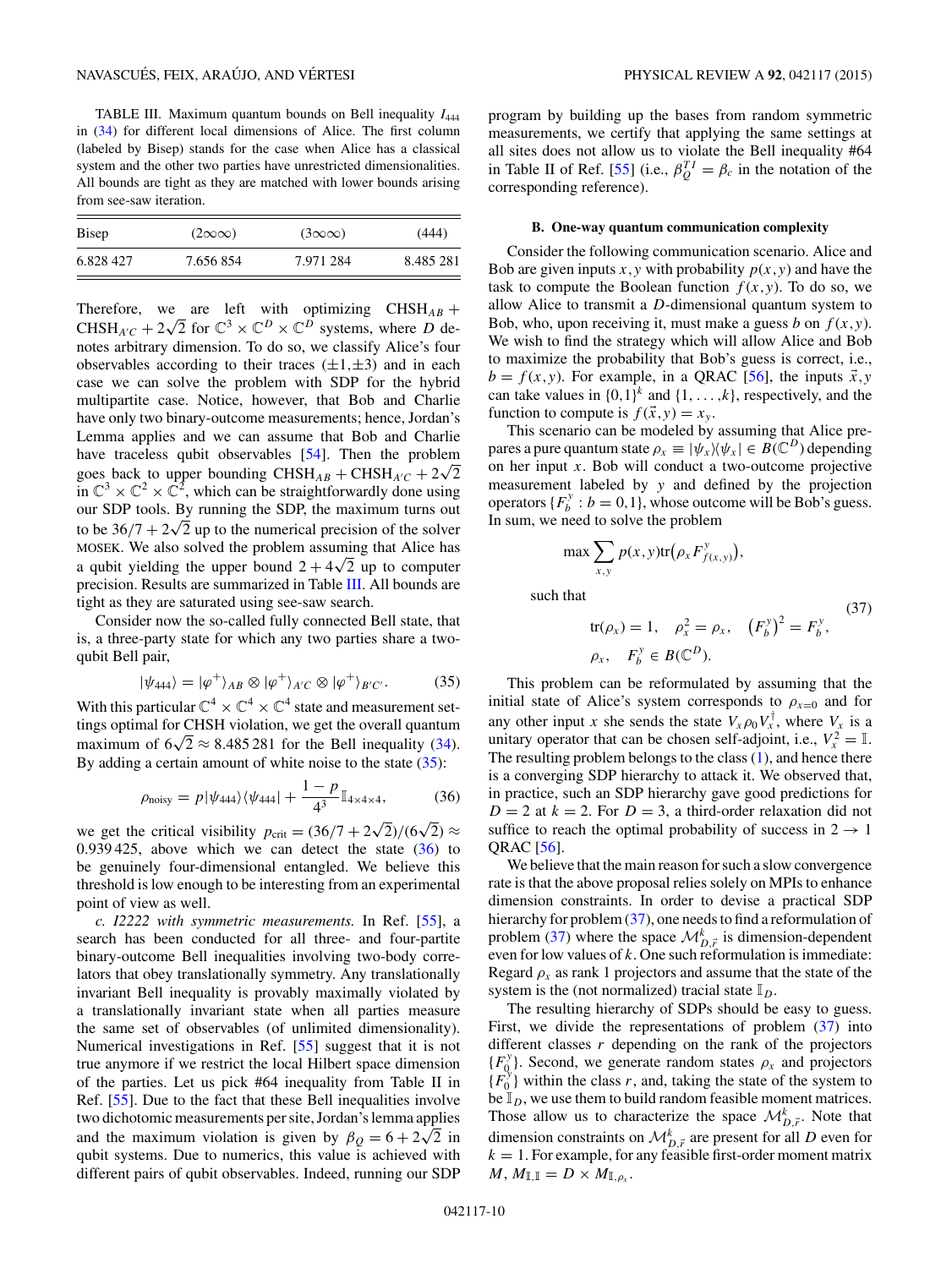The above SDP hierarchy gives good results in practice, but we were not able to prove its convergence. Following Sec. [IV,](#page-2-0) it can be shown that, for any class *r*, one can define a representation  $\tilde{F}^y_b$ ,  $\tilde{\rho}_x$  and a tracial state  $D|\tilde{\psi}\rangle\!\langle\tilde{\psi}|$  which recover the limiting value of the hierarchy of SDPs. Furthermore, the operator algebra decomposes into a direct integral of representations *z* with the property that rank $(\tilde{F}_{b,z}^y) \le r_b^y$ , rank( $\mathbb{I} - \rho_{x,z}$ )  $\leqslant D - 1$ , rank( $\rho_{x,z}$ )  $\leqslant 1$ . If the dimensionality of  $H<sub>z</sub>$  is *D*, that defines a feasible point of problem [\(37\)](#page-9-0). However, if the dimensionality of  $\mathcal{H}_z$  is strictly smaller, we run into trouble: In such representations,  $\rho_{x,z}$  can vanish for some values of *x*. Constraints such as  $tr(\rho_z) = 1$  can be accounted for by other representations  $t$ , where  $\rho_{x,t}$  is a rank 1 projector,  $\text{since } D\langle \tilde{\psi}_t | \rho_{x,t} | \tilde{\psi}_t \rangle = \frac{D}{\dim(\mathcal{H}_t)} > 1.$ 

One possibility to suppress the effects of lower finitedimensional representations is to add "noncommuting constants," i.e., certain extra operators whose operator relations cannot be realized in dimensions lower than *D*. For instance, in order to guarantee that all representations *Y* have dimension *D* = 2, we could include the Pauli matrices  $\sigma_z$ ,  $\sigma_x$  as operators in the moment matrix  $M_k$ . With these extra variables, proving convergence can be done by appealing to the convergence of the Lasserre-Parrilo hierarchy [\[26,27\]](#page-13-0). However, we did not find a single situation in our numerical experiments where adding noncommuting constants to fix the dimension was of any advantage.

## *1. Examples*

We explore how the relaxation of the above communication problem performs in practice. To do so, we establish (usually tight) upper bounds in QRAC for various values of *k* and dimension *D*. We also recompute quantum bounds for the witnesses  $I_N$  of Gallego *et al.* [\[57\]](#page-14-0). We further distinguish between real and complex Hilbert spaces and detect general POVM measurements assuming that Alice communicates Bob a quantum system of fixed dimension  $D = 2$ . Note that Ref. [\[58\]](#page-14-0) investigates a generalized QRAC problem where Alice's inputs  $\vec{x}$  take values from a string of dits (instead of bit-strings). In that case, our SDP method also showed good performance [\[58\]](#page-14-0).

*a. QRAC.* We suppose the QRAC has independently and uniformly distributed inputs and Alice is allowed to transmit Bob a *D*-level quantum system. We use the notation of Ref. [\[59\]](#page-14-0) and we denote the average success probability of the optimal  $k \to \log_2(D)$  QRAC by  $P_{\text{max}}[k \to \log_2(D)]$ .

It was known previously from Ref. [\[56\]](#page-14-0) that  $P_{\text{max}}(2 \rightarrow 1)$  =  $1/2 + \sqrt{2}/4$ . This is actually the value given by our SDP code at order 2, up to numerical precision. Likewise, when Alice is allowed to transmit a qutrit (case  $D = 3$ ), our relaxation based on tracial states at the same order 2 gives  $P_{\text{max}} \leq 0.90450850$ ,

which matches with high numerical precision the lower bound value obtained via see-saw technique. Another method from the literature to attack this problem is the Mironowicz-Li-Pawłowski (MLP) SDP hierarchy [\[60\]](#page-14-0), whose second-order relaxation gives us the (nontight) upper bound of 0.926 835 5.

One can prove that the MLP hierarchy does not converge in general. To do that, first notice that any QRAC can be rewritten as a full-correlation Bell inequality by defining Alice's observables as  $A_x = 2\rho_x - \mathbb{I}$ . Then, the only constraint that the MLP hierarchy adds to the NPA hierarchy is that  $\langle A_x \rangle = 2 - D$ . Taking  $D = 2$ , we see that the problem of calculating  $P_{\text{max}}(k \to 1)$  reduces to maximizing the violation of a full-correlation Bell inequality constraining (some of) its marginals to be uniform. By Tsirelson's theorem, the maximum is anyway attained when the marginals are uniform, so the constraint is automatically satisfied [\[53,61\]](#page-14-0). This means we can simply solve Tsirelson's SDP to find out this maximum and the minimal dimension necessary to attain it [\[61\]](#page-14-0). For  $k = 4$ , we see that  $D = 4$  is necessary to reach the maximum, so the hierarchy did not converge to the maximum for  $D = 2$ .

By increasing the dimension *D* and the parameter *k*, the second-order relaxation of the hierarchy based on the tracial states also performs well. The entries in the first three rows of Table IV are from Ref. [\[16\]](#page-13-0), which shows lower and upper bounds on the average success probability for QRAC  $k \rightarrow$  $log_2(D)$  for  $k = 3$  and for different values of *D*. The upper bounds (UB) are computed via our SDP using a normal desktop PC, and took less than 1 h for any of the *D* values (assuming a given rank-combination of measurements) using the solver SEDUMI [\[29\]](#page-13-0). The upper bounds (UB') are resulting from the second-order relaxation of the MLP method [\[60\]](#page-14-0). We also show upper bounds (UB<sup>"</sup>) derived from the Moroder *et al.* [\[33\]](#page-13-0) hierarchy by fixing negativity  $(D - 1)/2$  and adding the constraint  $P(a|x) = 1/D$  on Alice's marginal distributions. As Table IV shows, except for  $D = 2, 4$ , where the outputs of all methods coincide, the new tool gives predictions  $\sim 10^{-2}$ more accurate than the MLP method and the method based on Moroder *et al.* hierarchy.

Let us pick  $P_{\text{max}}(3 \rightarrow 1) = 0.788675$  from Table IV. This is precisely the value given by the construction of Chuang [\[56\]](#page-14-0) proving optimality of the *complex* qubit value. However, we can apply in this case the same ideas to characterize the properties of *real* qubit systems as well. By generating the basis from randomly chosen real-valued qubit states  $\rho_x$  and projectors  $\{F_0^y\}$ , we get the (tight) upper bound 0.769 672 3. Hence, this simple example allows us to distinguish between real and complex two-level systems.

*b.*  $I_N$  *family.* As another example, we used the SDP program based on tracial states to recompute the maximal quantum value of the prepare-and-measure dimension witnesses  $I_N$ defined in Ref. [\[57\]](#page-14-0), Table [I.](#page-6-0) The second relaxation of the

TABLE IV. Lower (LB) and various upper bounds (UB, UB', UB'') on  $P_{\text{max}}[3 \to \log_2(D)]$  detailed in the text.

| D    |           |           |           |           |           |           |
|------|-----------|-----------|-----------|-----------|-----------|-----------|
| LB   | 0.788 675 | 0.832 273 | 0.908 248 | 0.924 431 | 0.951 184 | 0.969 841 |
| UB   | 0.788 675 | 0.832 273 | 0.908 248 | 0.924 445 | 0.954 123 | 0.969 841 |
| UB'  | 0.788 675 | 0.853 553 | 0.908 248 | 0.934 264 | 0.957 785 | 0.979 567 |
| UB'' | 0.788 675 | 0.852 156 | 0.908 248 | 0.931 201 | 0.954 140 | 0.977 072 |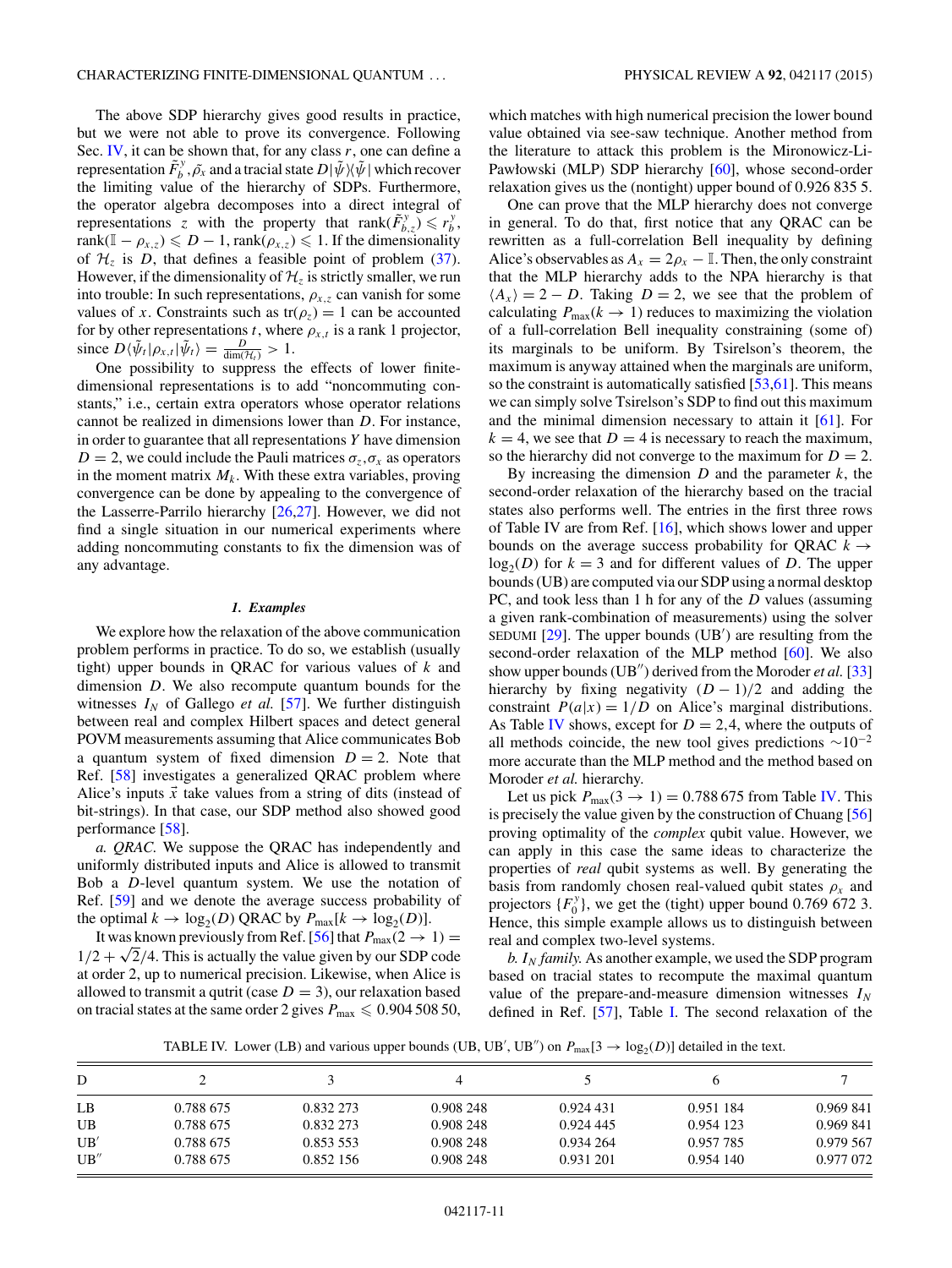<span id="page-11-0"></span>TABLE V. Lower and upper bounds on  $I_7$  witness for dimensions  $D = 2, \ldots, 6$ . LB stands for the data in Ref. [\[63\]](#page-14-0), Table [I,](#page-6-0) whereas  $LB'$  is due to our see-saw technique and UB is resulting from our SDP method.

| D                     | 2       | 3       | 4       | $\mathcal{L}$ | <sub>6</sub> |
|-----------------------|---------|---------|---------|---------------|--------------|
| LB                    | 17.3976 | 20.7143 | 23.2167 | 24.8978       | 26.1017      |
| LB'                   | 17.3976 | 20.7085 | 23.2167 | 24.8987       | 26.1017      |
| <b>I</b> <sub>B</sub> | 17.3976 | 20.7718 | 23.2180 | 24.8991       | 26.1019      |

SDP hierarchy turns out to produce upper bounds for cases  $N = 3,4$  and  $D = 2,3$  which match the lower bounds obtained with see-saw method. Let us note that the conclusions of the experimental paper [\[62\]](#page-14-0) relied on the conjecture that the inequality  $I_4 \leq 7.9689$  cannot be violated by quantum systems of dimension  $D = 3$ .

In a recent experimental paper  $[63]$ , the  $I<sub>N</sub>$  dimension witness has been investigated for  $N = 7$ . Using a heuristic search, lower bounds are provided for dimensions  $D =$ 2*,...,*6, which were conjectured to be optimal. The first row (LB) in our Table V shows lower bound results of Ref.  $[63]$ , which match our lower bounds  $(LB'$  in second row), except the case  $D = 3$ , where we got a slightly higher lower bound value. This also justifies the need to relaxation methods providing certified upper bound values. Remarkably, our SDP upper bound values (UB in third row) are close to the LB' values differing in the worst case  $D = 3$  in the second digit. For instance, Ref. [\[63\]](#page-14-0) provides the experimental value of  $I_7 = 25.44 \pm 0.02$  for the preparation of six-dimensional states. Therefore, our UB value of 24.8991 for  $D = 5$  certifies the generation of at least six-dimensional quantum states.

*c. POVM witnesses.* Gisin [\[64\]](#page-14-0) asked if there exists a Bell inequality which requires POVMs for optimal violation on some quantum state. This question has been answered affirmatively in case of two-qubit states (see, e.g., Refs. [\[17,18](#page-13-0)[,65,66\]](#page-14-0)). However, the question is still open for Bell inequalities defining facet of the local polytope (though, numerical study suggests the existence of such cases for three parties and high-dimensional states [\[67\]](#page-14-0)). We pose a similar question in the prepare-and-measure communication scenario: By fixing dimension (say, Alice is allowed to send Bob a two-level system), are there witnesses which allow higher violations when Bob performs general POVM measurements instead of standard projective measurements? Our SDP tools allow one to certify the existence of such POVM witnesses.

To this end, we pick the *V*<sup>4</sup> witness of Ref. [\[68\]](#page-14-0) and consider dimension  $D = 2$ . This witness consists of four preparations  $(x = 1, \ldots, 4)$  on Alice's side and six measurements ( $y =$ 1,..., $6$  on Bob's side. For  $D = 2$ , the maximum value of *<sup>V</sup>*<sup>4</sup> equals 2√6, which can be attained if Alice prepares four states pointing toward the vertices of the regular tetrahedron (corresponding to SIC POVM elements). We add a fouroutcome measurement to Bob  $(y = 7)$  with four outcomes  $b = 1, 2, 3, 4$  to the original  $V_4$  witness and define the modified *V*<sup>4</sup> witness as follows:

$$
V_4' = V_4 - \sum_{i=1}^4 P(b = i | x = i, y = 7) \le 2\sqrt{6} \simeq 4.8990.
$$
\n(38)

We remark that a similar modification was used in the context of Bell nonlocality in Ref. [\[65\]](#page-14-0). As the last term in the inequality cannot be positive, the qubit bound  $2\sqrt{6} \approx 4.8990$ using POVMs follows from the bound on *V*4. Indeed, by using the known optimal qubit settings for *V*4, the only way of getting the maximal violation of  $2\sqrt{6}$  is when Bob's POVM elements in setting  $y = 7$  are antialigned with the four tetrahedron states prepared by Alice, so that all probabilities  $P(b = i | x = i, y = 7)$  become zero. By assuming projective qubit measurements for Bob and running SDP in the case of *D* = 2, we obtain  $2(\sqrt{2} + 1) \approx 4.8284$  up to numerical precision on the witness  $V_4$  in Eq. (38). Hence, any value bigger than  $4.8284$  for  $V_4$  certifies in a semi-device-independent way that Bob's measurement  $y = 7$  was, in fact, a general POVM measurement.

## **VII. SOME TIPS ON IMPLEMENTATION**

In this section, we offer some tips on implementing the programs defined above. As we will see, those tricks will make the hierarchy for NPO under dimension constraints much easier to code and modify than its dimension-free counterpart [\[14\]](#page-13-0). For simplicity, we assume that our program does not involve localizing matrices, i.e., that all polynomial restrictions appear as identities. We also presume that operator representations can be divided into classes  $\vec{r}$  and that generating a random instance of each class can be done efficiently.

First, we need a subroutine  $[X,rho] = \text{genSamp}(D,n,r)$  that generates a cell-array *X* of random operators  $X_0, X_1, \ldots, X_n$ , with  $X_0 = \mathbb{I}_D$  and  $X_1, \ldots, X_n \in B(\hat{\mathbb{C}}^D)$  satisfying the appropriate class constraints, determined by the vector *r*. GENSAMP must also return a quantum state  $\rho \in B(\mathbb{C}^D)$  (in our examples, either a pure random state  $|\psi\rangle\langle\psi|$ , the maximally entangled state, or the un-normalized maximally mixed state).

Second, we need a subroutine  $G = \text{build}G(X, \text{rho}, k)$  that, given the cell array *X* and an index *k*, generates a *k*th-order moment matrix of the form

$$
G_{\vec{i},\vec{j}} = \text{tr}(\rho X_{i_k}^\dagger \cdots X_{i_1}^\dagger X_{j_1} \cdots X_{j_k}),\tag{39}
$$

where  $\vec{i}, \vec{j} \in \{0, \ldots, n\}^k$  if the variables  $X_1, \ldots, X_n$  are Hermitian or  $\vec{i}, \vec{j} \in \{0, \ldots, 2n\}^k$  if they are not. In either case, monomials of *G* can be accessed via  $tr(G|\vec{i}\rangle\langle\vec{j}|)$ , choosing  $\vec{i}$ ,  $\vec{j}$  appropriately. Note that, in this representation, different columns of *G* correspond to the same operator, e.g., 01 and 10. That does not matter, because, at the end of the day, redundant columns will be suppressed by the matrix *V* mapping the space where *G* is defined to the support of span ${G}$ ; see Remark 1.

If the reader is an OCTAVE or MATLAB user, the following considerations will lead to very fast code.

Any  $D \times D$  matrix  $A = \sum_{i,j=1}^{D} A_{i,j} |i\rangle\langle j|$  can be represented in vector form as  $|A\rangle = \sum_{i,j} A_{ij} |i\rangle |j\rangle$ : To go from *A* to  $|A\rangle$ , one can invoke the in-built function RESHAPE. It can be verified that  $(\mathbb{I}_D \otimes \langle \psi^+ | \otimes \mathbb{I}_D) | A \rangle | B \rangle = |AB \rangle$ , where  $|\psi^{+}\rangle$  is the non-normalized maximally entangled state  $|\psi^{+}\rangle$  =  $\sum_{i=1}^{D} |i,i\rangle$ . Similarly,  $(\mathbb{I}_D \otimes \langle \phi |)|A\rangle = A|\phi^*\rangle$ , and, hence,  $\langle A | (\mathbb{I}_D \otimes \rho^*) | B \rangle = \text{tr}(A^{\dagger} B \rho)$  for any Hermitian matrix  $\rho \in$  $B(C^D)$ .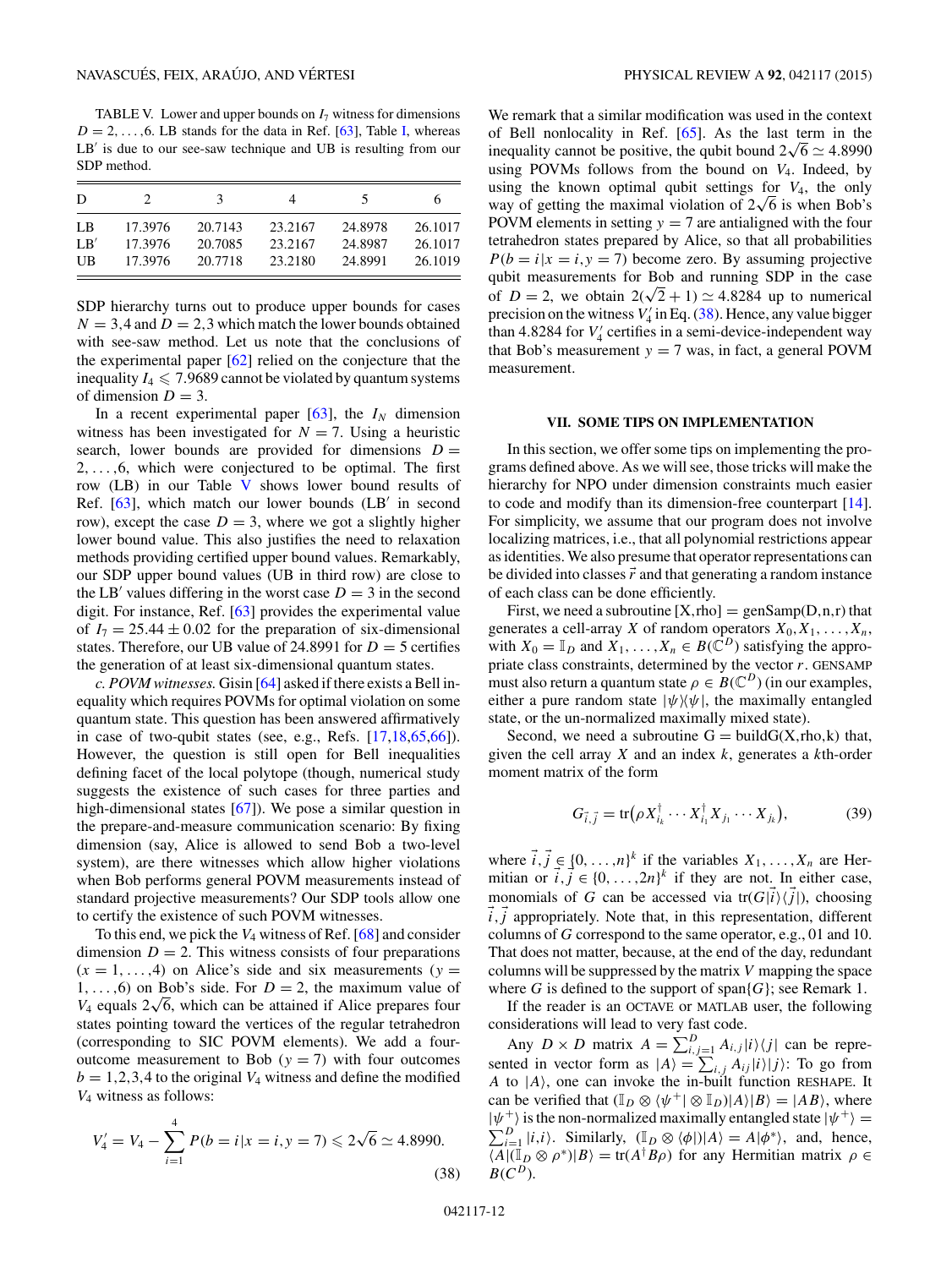Now, for random operators  $X_1, \ldots, X_n$  in the class r, define  $\Lambda = \sum_{i=0}^{n} |X_i\rangle\langle i|$ . From the above, it follows that

$$
(\mathbb{I}_D \otimes \langle \psi^+ | \otimes \mathbb{I}_D) \left( \Lambda \otimes \sum_{j_2, \dots, j_l} |X_{j_2} \cdots X_{j_l} \rangle \langle j_2, \dots, j_l | \right)
$$
  
= 
$$
\sum_{j_1, \dots, j_l} |X_{j_1} \cdots X_{j_l} \rangle \langle j_1, \dots, j_l |.
$$
 (40)

By tensoring  $\Lambda$  sequentially and projecting on the maximally entangled state, we thus (quickly) obtain the operator

$$
C \equiv \sum_{j_1,\dots,j_k} \left| X_{j_1} \cdots X_{j_k} \right\rangle \langle j_1,\dots,j_k|. \tag{41}
$$

Then it can be verified that

$$
G = C^{\dagger}(\mathbb{I}_D \otimes \rho^*)C. \tag{42}
$$

Finally, we must code a third subroutine [basisMat, V]= buildBasis(D,n,r,k) that, by repeatedly calling GENSAMP and BUILDG, derives an orthonormal matrix basis for span ${G}$ and the isometry *V* described in Remark 1. From there, it is straightforward to implement program [\(7\)](#page-2-0).

Notice that all operator relations are determined by GENSAMP only. This means, for example, that if we wish to optimize over projection (unitary operators) all we need to do is program GENSAMP to generate random tuples of projection (unitary) operators  $P_1, ..., P_n$  ( $U_1, ..., U_n, U_1^{\dagger}, ..., U_n^{\dagger}$ ). Switching from one type of polynomial constraints to another can thus be done straightforwardly with the above implementation.

### **VIII. CONCLUSION**

In this paper we have extended the notion of NPO to scenarios where the dimensionality of the spaces where the noncommuting variables act is bounded from above. We have presented a complete hierarchy of SDP relaxations to solve such problems and we have explored its performance by applying it to solve a number of open problems in quantum information theory.

Our research raises several questions which deserve further study. The first one is whether the hierarchy of relaxations proposed to study one-way quantum complexity is complete. As we showed, the main obstacle to prove convergence lies in interference from low-dimensional operator representations with "dark states." For  $D = 2$ , the extreme points of such additional one-dimensional representations are finite, and thus the problem of determining whether the hierarchy converges in a given prepare-and-measure scenario amounts to proving that all such points can be reproduced by two-level quantum systems. Similarly, the convergence of the sequence of relaxations to the maximum value of a specific functional for arbitrary *D* can be verified by establishing an upper bound for the dark-state value smaller than or equal to the value of a concrete *D*-dimensional realization. It would be more satisfactory, though, to have a general convergence result.

Another open problem is whether the relaxations proposed for optimizations over finite-dimensional *real* operator algebras actually converge. Here we are faced with the problem that certain operator representations, irreducible in the real space, can be expressed as a direct sum of nontrivial representations if we allow complex unitary transformations. Hence, if we wished to follow the proof for complex algebras, we would encounter problems at the step of applying von Neumann's direct-integral theorem [\[24\]](#page-13-0).

Finally, note that in this work we have not exploited the symmetry of the functionals to optimize. If our aim is to bound quantum nonlocality under dimension constraints, that leaves us with a method that, in the best scenario, would allow us to conduct optimizations for  $D = 2,3$  with a normal computer. Which dimensionalities could become accessible if we chose to play with symmetries is an intriguing question.

#### **ACKNOWLEDGMENTS**

M.N. acknowledges support by Spanish MINECO Project No. FIS2013-40627-P. T.V. acknowledges support from the Hungarian National Research Fund OTKA (Grant No. K111734) and a János Bolyai Grant of the Hungarian Academy of Sciences. M.A. and A.F. acknowledge support from the European Commission project RAQUEL (Grant No. 323970) and the Austrian Science Fund (FWF) through the Special Research Programme FoQuS, Individual Project (Grant No. 2462) and the Doctoral Programme CoQuS.

# **APPENDIX: TYPE II AND III FACTORS VIOLATE THE STANDARD MPI**

The purpose of this appendix is to prove its title. To do so, we require the following lemma.

*Lemma 1.* Let A be a type II or III factor. Then for all *n* there exists nontrivial projectors  $\{P_i\}_{i=1}^n \subset \mathcal{A}$  such that

- (1)  $\sum_{i=1}^{n} P_i = \mathbb{I};$
- (2)  $P_1 \mathcal{A} P_2 \mathcal{A} \cdots P_n \mathcal{A} \neq 0.$

*Proof.* Suppose that the statement is not true for general *n* and let *N* be the greatest number such that it holds. Note that  $N > 1$ . Indeed, if  $P_1AP_2 = 0$  for nontrivial  $P_1, P_2$ , then for all  $x \in \mathcal{A}$ ,

$$
[x, P_1] = (P_1 + P_2)[x, P_1](P_1 + P_2)
$$
  
=  $P_1 x P_1 + P_2 x P_1 - P_1 x P_1 - P_1 x P_2 = 0.$  (A1)

That is impossible, because factors, by definition, are central; i.e., the only elements of  $A$  commuting with  $A$  are multiples of the identity.

Now suppose that  $\{P_i\}_{i=1}^N$  satisfy the conditions of the lemma. Then we can always write  $P_N = P'_N +$  $P'_{N+1}$ , where  $P'_{N}, P'_{N+1}$  are nonzero projectors such that  $P_1^{\prime}AP_2^{\prime}A \cdots P_N^{\prime}A \neq 0$ . Call B the algebra generated by  $AP'_1\overline{AP'_2A} \cdots P'_N\overline{A}$ , and let  $\Pi$  denote its identity, i.e., a projector  $\Pi \in \mathcal{B}$  such that  $\Pi y = y$  for all  $y \in \mathcal{B}$ . Note that, due to the definition of  $\mathcal{B}, \mathcal{AB} = \mathcal{BA} = \mathcal{B}$ , and hence  $x \Pi, \Pi x \in \mathcal{B}$ for all  $x \in A$ . It follows that  $\Pi x = \Pi x \Pi = x \Pi$ ; that is,  $[x,\Pi]=0.$ 

On the other hand, *N* is the greatest number such that the conditions of the lemma hold, and so  $AP'_1 \cdots AP'_N AP'_{N+1} =$  $P'_{N+1}$   $\mathcal{A}P'_{1} \cdots \mathcal{A}P'_{N}$   $\mathcal{A} = 0$ . In other words,  $\mathcal{B}P'_{N+1} = 0$ , and, consequently,  $\Pi P'_{N+1} = 0$ . We conclude that  $\Pi$ , which is neither 0 nor the identity, must commute with all  $x \in A$ , contradicting the centrality of A.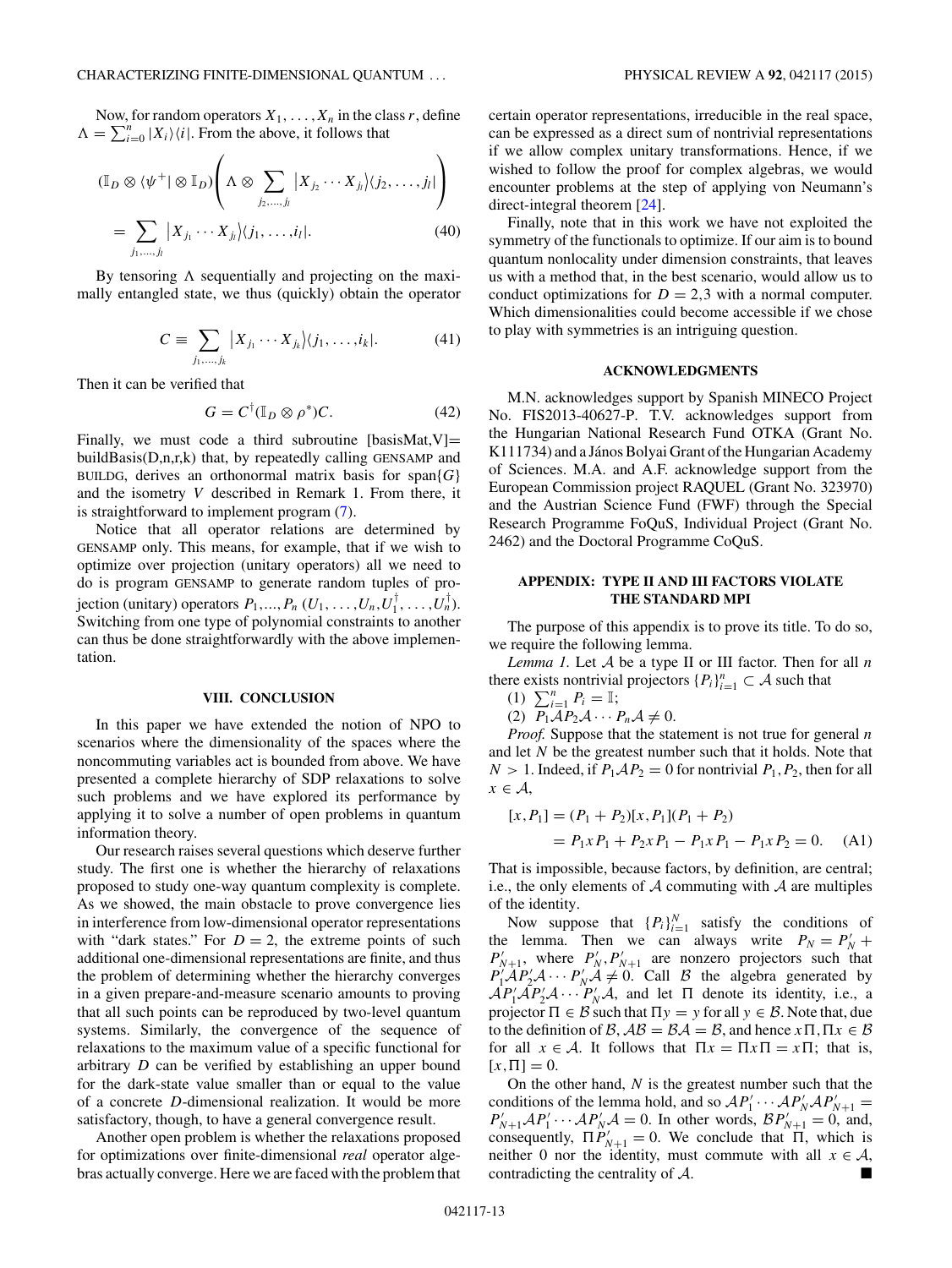<span id="page-13-0"></span>Now, given *n* and a type II or III factor A, choose orthogonal projectors  $\{P_i\}_{i=1}^n \subset \mathcal{A}$  and operators  $x_1, \ldots, x_n \in$ A such that  $P_1x_1P_2x_2\cdots P_n \neq 0$ . Then define the operators  $E_i = P_i x_i P_{i+1}$  for  $i = 1, ..., n-1$  and compute the fundamental polynomial  $I_{n-1}(E)$ . Due to the orthogonality of  $\{P_i\}$ , the only nonvanishing product is  $E_1 E_2 \cdots E_{n-1} = P_1 x_1 P_2 x_2 \cdots P_n \neq 0$ . *A*, hence, violates  $I_{n-1} = 0$ .

- [1] A. C.-C. Yao, Quantum circuit complexity, *Proceedings of the 34th IEEE FOCS* (IEEE Computer Society Press, Los Alamitos, CA, 1993), p. 352.
- [2] H. Buhrman, R. Cleve, S. Massar, and R. de Wolf, Nonlocality and communication complexity, [Rev. Mod. Phys.](http://dx.doi.org/10.1103/RevModPhys.82.665) **[82](http://dx.doi.org/10.1103/RevModPhys.82.665)**, [665](http://dx.doi.org/10.1103/RevModPhys.82.665) [\(2010\)](http://dx.doi.org/10.1103/RevModPhys.82.665).
- [3] John S. Bell, On the einstein podolsky rosen paradox, Physics **1**, 195 (1964).
- [4] N. Brunner, S. Pironio, A. Acín, N. Gisin, A. A. Méthot, and [V. Scarani, Testing the Dimension of Hilbert Spaces,](http://dx.doi.org/10.1103/PhysRevLett.100.210503) Phys. Rev. Lett. **[100](http://dx.doi.org/10.1103/PhysRevLett.100.210503)**, [210503](http://dx.doi.org/10.1103/PhysRevLett.100.210503) [\(2008\)](http://dx.doi.org/10.1103/PhysRevLett.100.210503).
- [5] K. F. Pál and T. Vértesi, Efficiency of higher dimensional Hilbert spaces for the violation of Bell inequalities, [Phys. Rev. A](http://dx.doi.org/10.1103/PhysRevA.77.042105) **[77](http://dx.doi.org/10.1103/PhysRevA.77.042105)**, [042105](http://dx.doi.org/10.1103/PhysRevA.77.042105) [\(2008\)](http://dx.doi.org/10.1103/PhysRevA.77.042105).
- [6] S. Wehner, M. Christandl, and A. C. Doherty, Lower bound on [the dimension of a quantum system given measured data,](http://dx.doi.org/10.1103/PhysRevA.78.062112) Phys. Rev. A **[78](http://dx.doi.org/10.1103/PhysRevA.78.062112)**, [062112](http://dx.doi.org/10.1103/PhysRevA.78.062112) [\(2008\)](http://dx.doi.org/10.1103/PhysRevA.78.062112).
- [7] J. Briët, H. Buhrman, and B. Toner, A generalized grothendieck inequality and nonlocal correlations that require high entanglement, [Commun. Math. Phys.](http://dx.doi.org/10.1007/s00220-011-1280-3) **[305](http://dx.doi.org/10.1007/s00220-011-1280-3)**, [827](http://dx.doi.org/10.1007/s00220-011-1280-3) [\(2011\)](http://dx.doi.org/10.1007/s00220-011-1280-3).
- [8] C. H. Bennett, G. Brassard, S. Popescu, B. Schumacher, J. A. Smolin, and W. K. Wooters, Purification of Noisy Entanglement and Faithful Teleportation Via Noisy Channels, [Phys. Rev. Lett.](http://dx.doi.org/10.1103/PhysRevLett.76.722) **[76](http://dx.doi.org/10.1103/PhysRevLett.76.722)**, [722](http://dx.doi.org/10.1103/PhysRevLett.76.722) [\(1996\)](http://dx.doi.org/10.1103/PhysRevLett.76.722).
- [9] J. F. Clauser, M. A. Horne, A. Shimony, and R. A. Holt, Proposed [Experiment to Test Local Hidden-Variable Theories,](http://dx.doi.org/10.1103/PhysRevLett.23.880) Phys. Rev. Lett. **[23](http://dx.doi.org/10.1103/PhysRevLett.23.880)**, [880](http://dx.doi.org/10.1103/PhysRevLett.23.880) [\(1969\)](http://dx.doi.org/10.1103/PhysRevLett.23.880).
- [10] L. A. Khalfin and B. S. Tsirelson, Quantum and quasi-classical analogues of Bell inequalities, *Symposium on the Foundations of Modern Physics*, edited by P. Lahti *et al.* (World Scientific Publishing, Singapore, 1985), pp. 441–460.
- [11] Sandu Popescu and Daniel Rohrlich, Quantum nonlocality as an axiom, [Found. Phys.](http://dx.doi.org/10.1007/BF02058098) **[24](http://dx.doi.org/10.1007/BF02058098)**, [379](http://dx.doi.org/10.1007/BF02058098) [\(1994\)](http://dx.doi.org/10.1007/BF02058098).
- [12] M. Navascués, S. Pironio, and A. Acín, Bounding the Set of Quantum Correlations, [Phys. Rev. Lett.](http://dx.doi.org/10.1103/PhysRevLett.98.010401) **[98](http://dx.doi.org/10.1103/PhysRevLett.98.010401)**, [010401](http://dx.doi.org/10.1103/PhysRevLett.98.010401) [\(2007\)](http://dx.doi.org/10.1103/PhysRevLett.98.010401).
- [13] M. Navascués, S. Pironio, and A. Acín, A convergent hierarchy of semidefinite programs characterizing the set of quantum correlations, [New J. Phys.](http://dx.doi.org/10.1088/1367-2630/10/7/073013) **[10](http://dx.doi.org/10.1088/1367-2630/10/7/073013)**, [073013](http://dx.doi.org/10.1088/1367-2630/10/7/073013) [\(2008\)](http://dx.doi.org/10.1088/1367-2630/10/7/073013).
- [14] M. Navascués, S. Pironio and A. Acín, Convergent relaxations of polynomial optimization problems with noncommuting variables, [SIAM J. Optim.](http://dx.doi.org/10.1137/090760155) **[20](http://dx.doi.org/10.1137/090760155)**, [2157](http://dx.doi.org/10.1137/090760155) [\(2010\)](http://dx.doi.org/10.1137/090760155).
- [15] L. Vandenberghe and S. Boyd, Semidefinite programming, [SIAM Rev.](http://dx.doi.org/10.1137/1038003) **[38](http://dx.doi.org/10.1137/1038003)**, [49](http://dx.doi.org/10.1137/1038003) [\(1996\)](http://dx.doi.org/10.1137/1038003).
- [16] M. Navascués and T. Vértesi, Bounding the Set of Finite Dimensional Quantum Correlations, [Phys. Rev. Lett.](http://dx.doi.org/10.1103/PhysRevLett.115.020501) **[115](http://dx.doi.org/10.1103/PhysRevLett.115.020501)**, [020501](http://dx.doi.org/10.1103/PhysRevLett.115.020501) [\(2015\)](http://dx.doi.org/10.1103/PhysRevLett.115.020501).
- [17] T. Vértesi and E. Bene, Two-qubit bell inequality for which [positive operator-valued measurements are relevant,](http://dx.doi.org/10.1103/PhysRevA.82.062115) Phys. Rev. A **[82](http://dx.doi.org/10.1103/PhysRevA.82.062115)**, [062115](http://dx.doi.org/10.1103/PhysRevA.82.062115) [\(2010\)](http://dx.doi.org/10.1103/PhysRevA.82.062115).
- [18] J. F. Barra, E. S. Gómez, G. Cañas, W. A. T. Nogueira, L. Neves, and G. Lima, Higher quantum bound for the vértesi-bene-bell inequality and the role of positive operator-valued measures

regarding its threshold detection efficiency, [Phys. Rev. A](http://dx.doi.org/10.1103/PhysRevA.86.042114) **[86](http://dx.doi.org/10.1103/PhysRevA.86.042114)**, [042114](http://dx.doi.org/10.1103/PhysRevA.86.042114) [\(2012\)](http://dx.doi.org/10.1103/PhysRevA.86.042114).

- [19] C. Budroni, T. Moroder, M. Kleinmann, and O. Gühne, Bounding Temporal Correlations, [Phys. Rev. Lett.](http://dx.doi.org/10.1103/PhysRevLett.111.020403) **[111](http://dx.doi.org/10.1103/PhysRevLett.111.020403)**, [020403](http://dx.doi.org/10.1103/PhysRevLett.111.020403) [\(2013\)](http://dx.doi.org/10.1103/PhysRevLett.111.020403).
- [20] C. Procesi, *Rings with Polynomial Identities*(Dekker, New York, 1973).
- [21] M. Navascués and T. Vértesi, The structure of matrix product states, [arXiv:1509.04507.](http://arxiv.org/abs/arXiv:1509.04507)
- [22] A. Björck and C. C. Paige, Loss and recapture of orthogonality [in the modified gramschmidt algorithm,](http://dx.doi.org/10.1137/0613015) SIAM. J. Matrix Anal. Appl. **[13](http://dx.doi.org/10.1137/0613015)**, [176](http://dx.doi.org/10.1137/0613015) [\(1992\)](http://dx.doi.org/10.1137/0613015).
- [23] M. Reed and B. Simon, *Functional Analysis* (Academic Press, New York, 1980).
- [24] [J. von Neumann, On rings of operators. Reduction theory,](http://dx.doi.org/10.2307/1969463) Ann. Math., 2nd Ser. **[50](http://dx.doi.org/10.2307/1969463)**, [401](http://dx.doi.org/10.2307/1969463) [\(1949\)](http://dx.doi.org/10.2307/1969463).
- [25] M. Takesaki, *Theory of Operator Algebras I* (Springer, Berlin, 1979).
- [26] J. B. Lasserre, Global optimization with polynomials and the problem of moments, [SIAM J. Optim.](http://dx.doi.org/10.1137/S1052623400366802) **[11](http://dx.doi.org/10.1137/S1052623400366802)**, [796](http://dx.doi.org/10.1137/S1052623400366802) [\(2001\)](http://dx.doi.org/10.1137/S1052623400366802).
- [27] P. Parrilo, Structured semidefinite programs and semialgebraic geometry methods in robstness and optimization, Ph.D. thesis, California Institute of Technology, Pasadena, CA, 2000.
- [28] The Mosek optimization toolbox for MATLAB manual, Version 7.0 (Revision 140) (MOSEK ApS, Denmark), [http://docs.mosek.com/7.0/toolbox/index.html.](http://docs.mosek.com/7.0/toolbox/index.html)
- [29] J. F. Sturm, Using sedumi 1.02, a matlab toolbox for optimization over symmetric cones, [Optim. Methods Software](http://dx.doi.org/10.1080/10556789908805766) **[11](http://dx.doi.org/10.1080/10556789908805766)**, [625](http://dx.doi.org/10.1080/10556789908805766) [\(1999\)](http://dx.doi.org/10.1080/10556789908805766).
- [30] J. Löfberg, YALMIP: A toolbox for modeling and optimization in MATLAB, in *Proceedings of the CACSD Conference, Taipei, Taiwan* (IEEE, 2004), pp. 284–289.
- [31] D. Collins and N. Gisin, A relevant two qubit Bell inequality inequivalent to the CHSH inequality, [J. Phys. A: Math. Gen.](http://dx.doi.org/10.1088/0305-4470/37/5/021) **[37](http://dx.doi.org/10.1088/0305-4470/37/5/021)**, [1775](http://dx.doi.org/10.1088/0305-4470/37/5/021) [\(2004\)](http://dx.doi.org/10.1088/0305-4470/37/5/021).
- [32] M. Navascués, G. de la Torre, and T. Vértesi, Characterization of Quantum Correlations with Local Dimension Constraints and its Device-Independent Applications, [Phys. Rev. X](http://dx.doi.org/10.1103/PhysRevX.4.011011) **[4](http://dx.doi.org/10.1103/PhysRevX.4.011011)**, [011011](http://dx.doi.org/10.1103/PhysRevX.4.011011) [\(2014\)](http://dx.doi.org/10.1103/PhysRevX.4.011011).
- [33] T. Moroder, J.-D. Bancal, Y.-C. Liang, M. Hofmann, and O. Guhne, Device-Independent Entanglement Quantification ¨ and Related Applications, [Phys. Rev. Lett.](http://dx.doi.org/10.1103/PhysRevLett.111.030501) **[111](http://dx.doi.org/10.1103/PhysRevLett.111.030501)**, [030501](http://dx.doi.org/10.1103/PhysRevLett.111.030501) [\(2013\)](http://dx.doi.org/10.1103/PhysRevLett.111.030501).
- [34] G. Vidal and R. F. Werner, Computable measure of entanglement, [Phys. Rev. A](http://dx.doi.org/10.1103/PhysRevA.65.032314) **[65](http://dx.doi.org/10.1103/PhysRevA.65.032314)**, [032314](http://dx.doi.org/10.1103/PhysRevA.65.032314) [\(2002\)](http://dx.doi.org/10.1103/PhysRevA.65.032314).
- [35] T. Vidick and S. Wehner, More nonlocality with less entanglement, [Phys. Rev. A](http://dx.doi.org/10.1103/PhysRevA.83.052310) **[83](http://dx.doi.org/10.1103/PhysRevA.83.052310)**, [052310](http://dx.doi.org/10.1103/PhysRevA.83.052310) [\(2011\)](http://dx.doi.org/10.1103/PhysRevA.83.052310).
- [36] B. Lang, T. Vértesi, and M Navascués, Closed sets of correlations: Answers from the zoo, [J. Phys. A: Math. Theor.](http://dx.doi.org/10.1088/1751-8113/47/42/424029) **[47](http://dx.doi.org/10.1088/1751-8113/47/42/424029)**, [424029](http://dx.doi.org/10.1088/1751-8113/47/42/424029) [\(2014\)](http://dx.doi.org/10.1088/1751-8113/47/42/424029).
- [37] K. F. Pál and T. Vértesi, Quantum bounds on bell inequalities, [Phys. Rev. A](http://dx.doi.org/10.1103/PhysRevA.79.022120) **[79](http://dx.doi.org/10.1103/PhysRevA.79.022120)**, [022120](http://dx.doi.org/10.1103/PhysRevA.79.022120) [\(2009\)](http://dx.doi.org/10.1103/PhysRevA.79.022120).